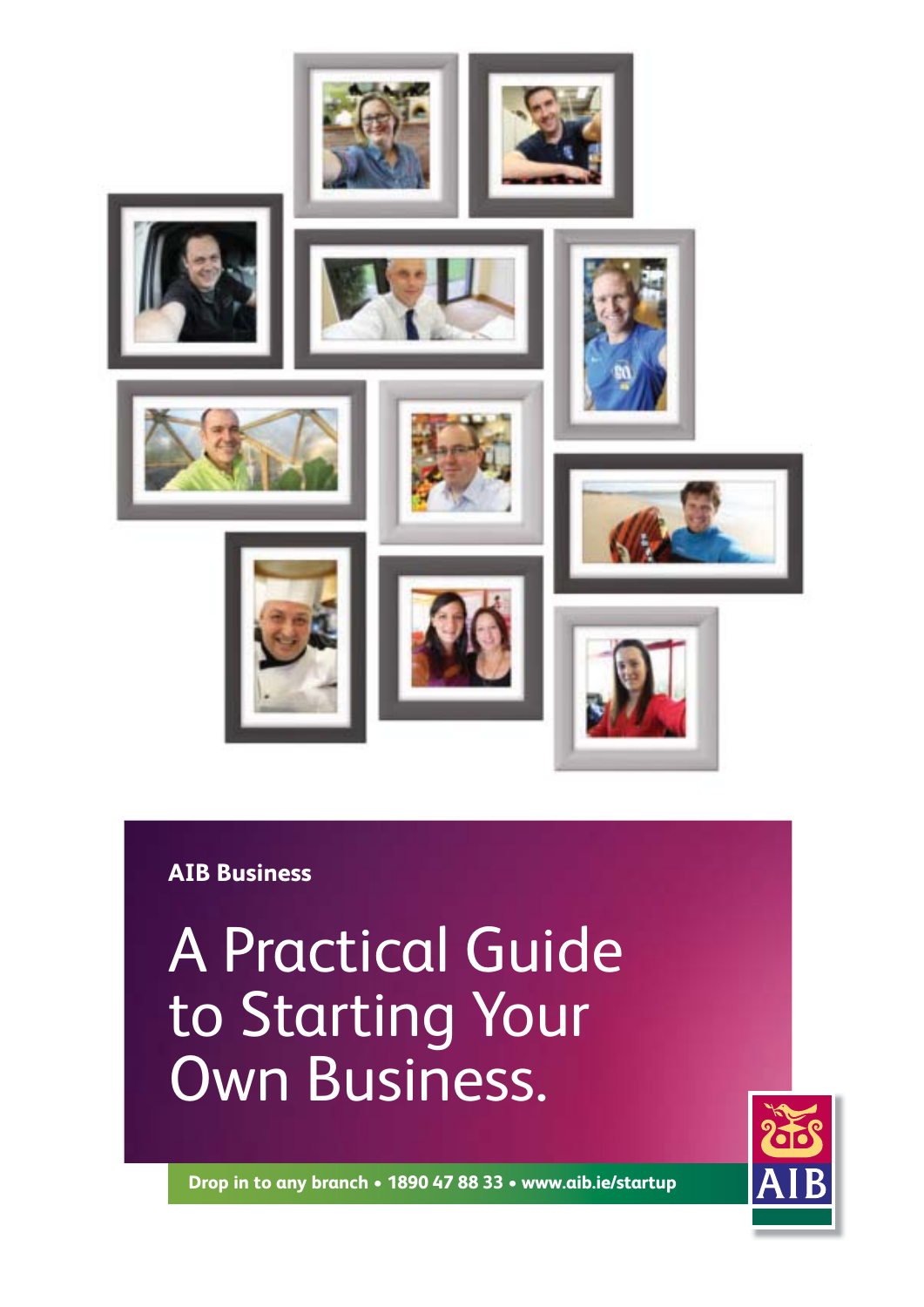### **Contents**

- **01** Getting started
- **02** You as a business owner
- **04** The feasibility study
	- Products/Services  $\mathbf{a}$
	- Identifying customers  $\ddot{\mathbf{c}}$
	- Researching the market and your competitors  $\bullet$
	- Sourcing suppliers  $\bullet$
	- Pricing  $\ddot{\mathbf{c}}$
	- Marketing the business  $\bullet$
	- Financial support
- **10** Forming a business
- **14** Business planning
- **16** Solving key issues
- **19** Financing the business
- **20** Applying for bank finance
- **22** Your cashflow
- **24** Useful websites
- **25** AIB's monthly SME newsletter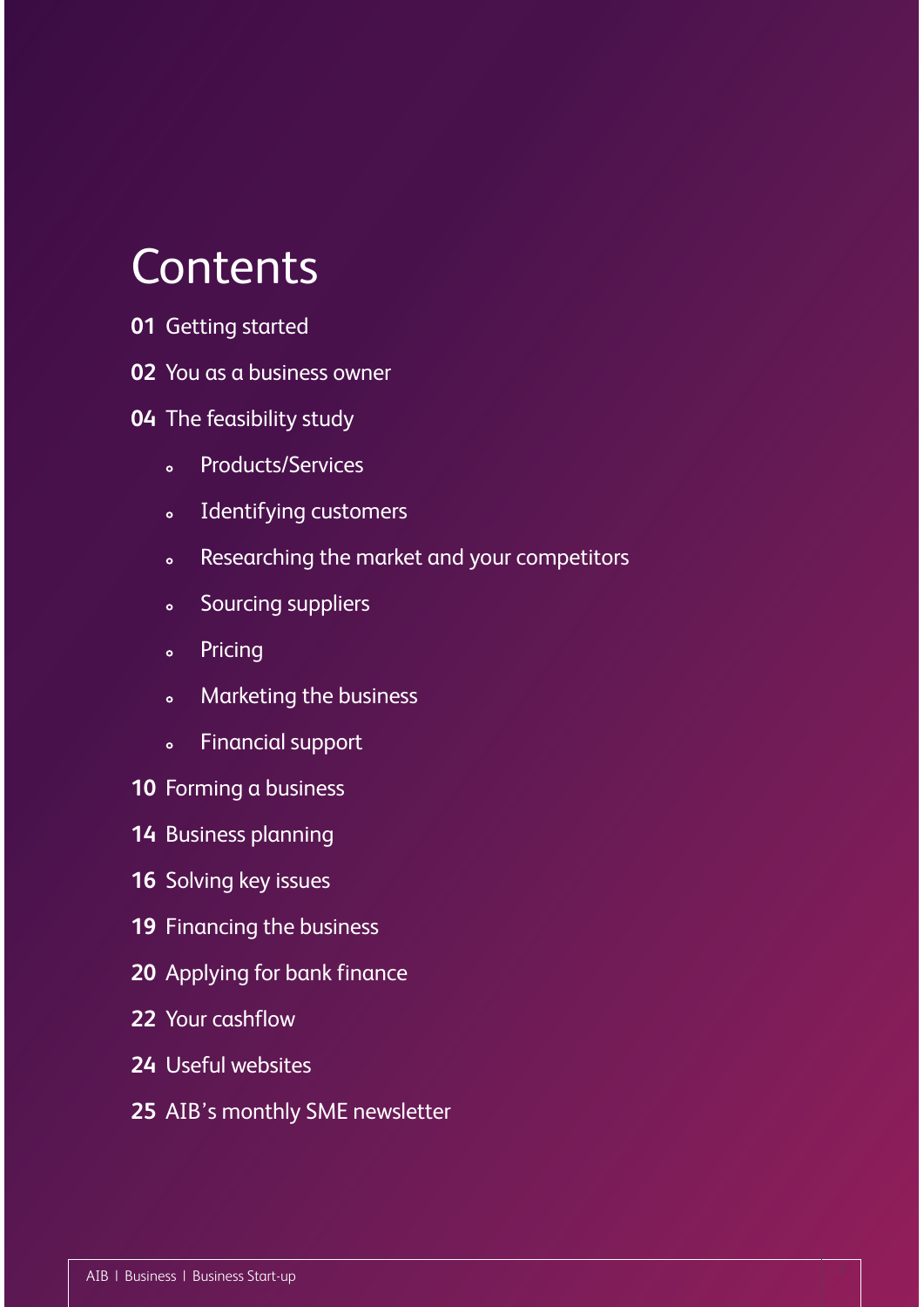## Getting started.

### Helping you take the first steps.

Starting your own business offers the entrepreneur an avenue for personal, social and financial fulfilment. However, the decision to go it alone remains one of the biggest decisions a person will make in their life.

As with most major decisions, there are a number of organisations and supports to help you through the process.

This practical guide is one of these supports, touching on the issues you will have to consider before committing yourself financially and personally to your new venture.

We hope you find the contents of this publication beneficial, along with the full set of tools, templates and guides available on **www.aib.ie/startup**



We know you might have some questions so just ask, call us on **1890 47 88 33** or click on **www.aib.ie/startup**

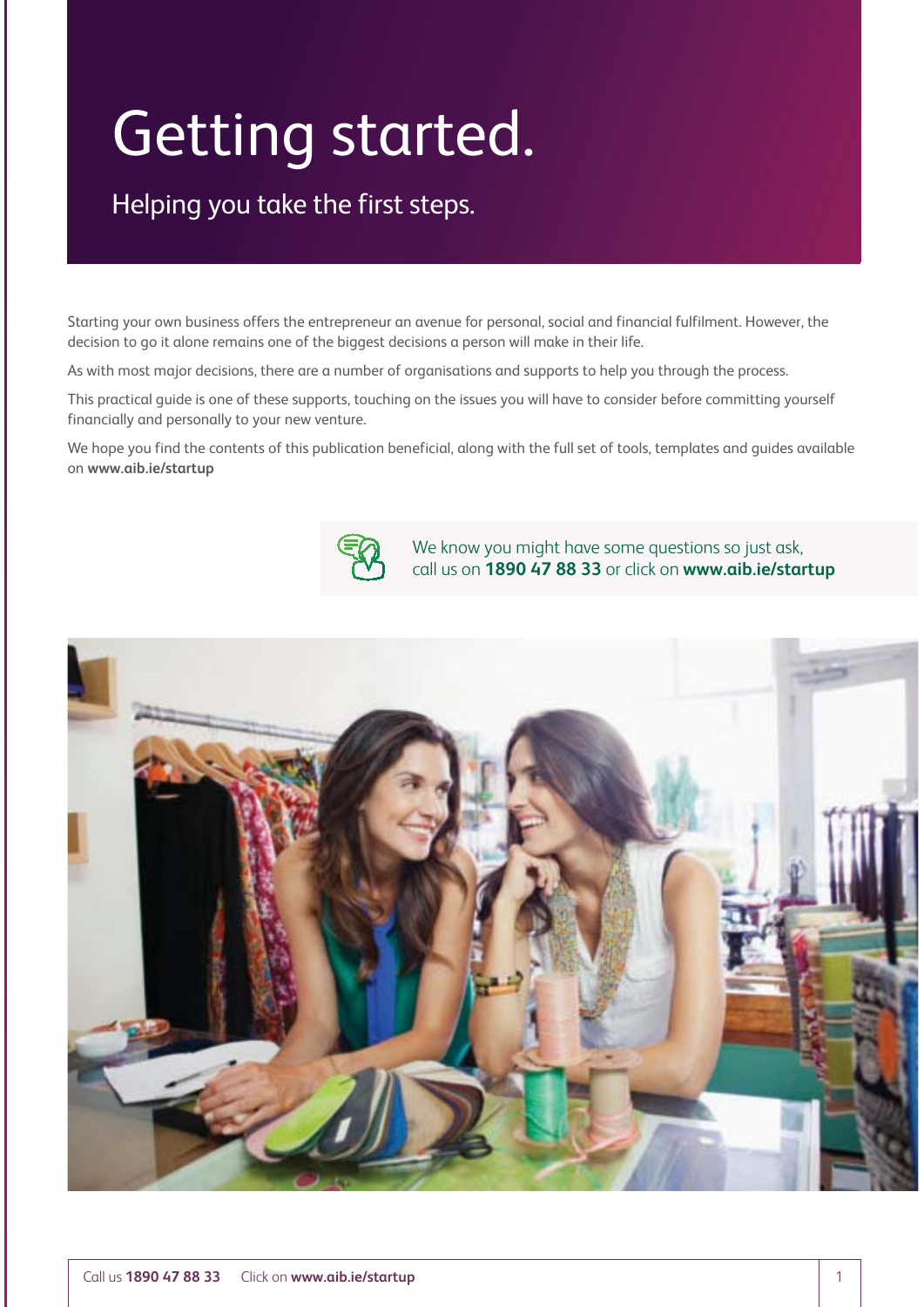### You as a business owner.

### Why do you want to start your own business?

Running your own business can give you great satisfaction and reward. Conversely, it could also cause a lot of headaches and put pressure on all facets of your life. Think long and hard about why you want to start your own business.

#### **What are your goals?**

- Personal wealth  $\bullet$
- $\circ$ Status
- Provide yourself with employment  $\bullet$
- A future for you and your family
- The freedom to be your own boss and make your own  $\bullet$ decisions
- You simply have a good idea and know you could make it work

Your goals are very important. They are your drivers and motivation for setting up the business in the first place.

Write down your personal and business goals under the headings short-term, medium-term and long-term. Refer to them when you need to make important decisions. This will act as a guide when you have tough decisions to make. This will ensure that the decisions you make actually help you achieve what you set out to do. Other people, such as investors – people who take an equity stake in your business or financial institutions who lend your business money – will also want to know what motivates you.

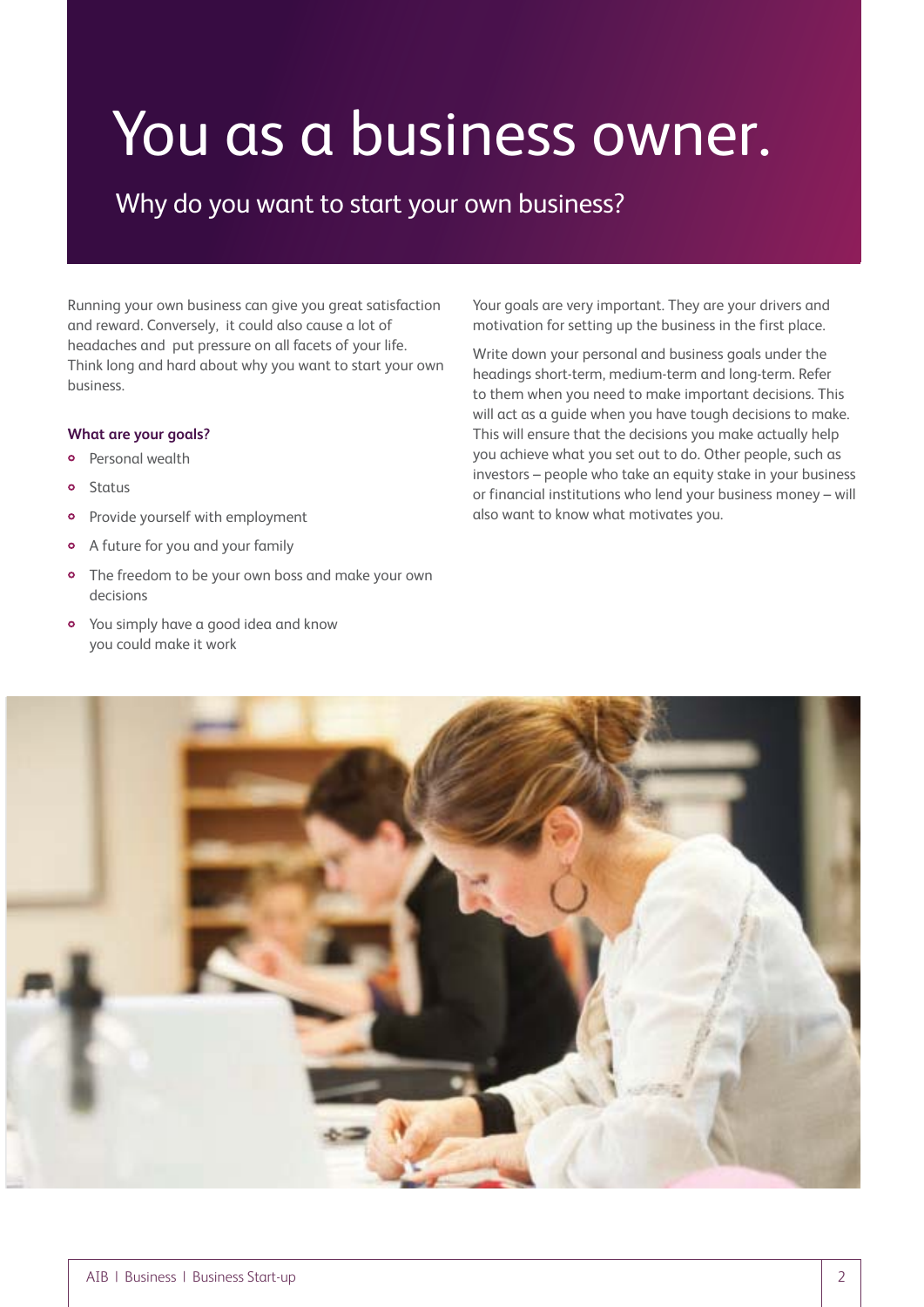There is no exact science to establishing whether anyone is ideally suited to running their own business. But if you can tick more than half of the boxes below you are probably suited to starting a business:

- $\Box$  I am out of work or redundant
- $\Box$  I am self-motivated
- $\Box$  I can work alone
- $\Box$  I am enthusiastic
- $\Box$  I am active and energetic
- $\Box$  I am patient
- $\Box$  I like making decisions
- $\Box$  I set clear goals and am very focused on achieving them
- $\Box$  I can manage my stress
- $\Box$  I have good health
- $\Box$  I get on well with people
- $\Box$  I prefer to lead, rather than to follow
- $\Box$  I can motivate people
- $\Box$  I can take advice and / or criticism
- $\Box$  I would be happier with more control over my career
- $\Box$  I am prepared to risk a steady weekly/monthly income, as well as my savings, to set up in business
- $\Box$  I learn from my mistakes
- $\Box$  I have experience and expertise in the industry
- $\Box$  I plan to start my business
- $\Box$  I am prepared to work very hard possibly 7 days a week, if I have to
- $\Box$  I have the support of my friends and family to start this business

Experience or expertise in the business sector in which you plan to operate will be invaluable and will increase your chances of success. Perhaps you also have qualifications relevant to the sector?

Maybe the family business, where you worked in your spare time, is a similar type of business? Any of these give you an insight into the marketplace and highlight gaps that maybe you can fill, or a better or more innovative way of doing something. Work experience can give you the benefit of the realities of the market.

Subscribe to AIB's monthly SME Newsletter at **www.aib.ie/BusinessBrief**

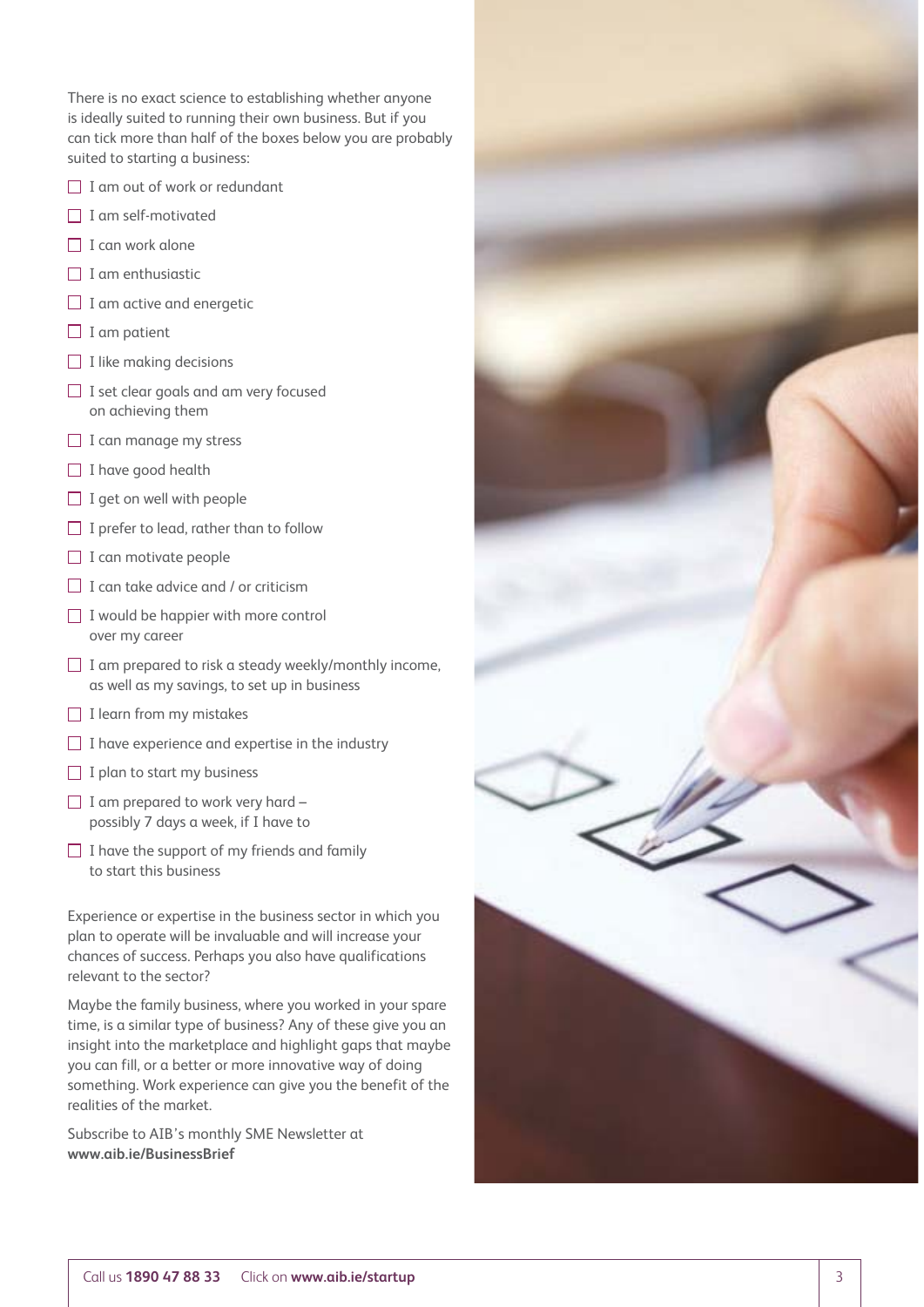# The feasibility study.

What should you research?

#### **The first step you will need to take is to research your business idea thoroughly.**

#### **Products/Services**

It is extremely important to research your product/service offering thoroughly. Work through the following list and address those relating to your business:

- Make a list of all the products/services your business plans to sell
- Describe each product/service. Give details of branding,  $\bullet$ design, packaging and life span
- What are the features and benefits of the product/ service?
- Identify what is unique and/or special about your products/services. What differentiates them from your competitors' products/services. What benefits are offered over their products/services?
- What testing is involved to ensure each product/service is ready for sale, complies with any regulations, etc?
- Does each product/service comply with the relevant legal requirements, such as environmental issues, food production standards, etc?
- o What production process is involved in making each product?
- Do you propose to sell and distribute your products/ services? How?
- Can your products/production processes be patented, copyrighted or trademarked?
- o What is your customer base by number and location?
- How much will each product/service contribute to turnover (give percentage)?
- **o** Project your sales and market share over the first three years of the operation of your business.

#### **Identifying customers**

A new business will succeed, only if the products/services it supplies satisfy a need. The people with that need are your potential customers – your 'market'.

Market research helps you to assess if there is a market for your products / services, to gauge the characteristics of your market and to define your customer base. Use the information you have already compiled on your products and services, and ask yourself who might need your products /services.

Depending on your business, your market could be local, national or international. You could be selling books in a small locality, or you might be selling books nationally or internationally, through the internet.

- What needs will your products/services satisfy?
- **o** List the people / businesses who might have these needs. Define them as precisely as possible, for example:
	- Businesses that use colour printers, but are not big enough to afford on-site maintenance contracts
	- Independent retail outlets that want the efficiencies and security of computerised stock-keeping.
- Establish a geographic boundary for your market. If you intend selling over the internet then the world could be your market. Using the internet removes barriers of location, depending on the business you are in. Incorporate the geographic boundary into your market definition. For example:
	- Businesses in the greater Cork City area that use colour printers but are not big enough to afford onsite maintenance contracts
	- Independent retail outlets in counties Dublin, Wicklow, Kildare and Meath that want the efficiencies and security that computerised stockkeeping give.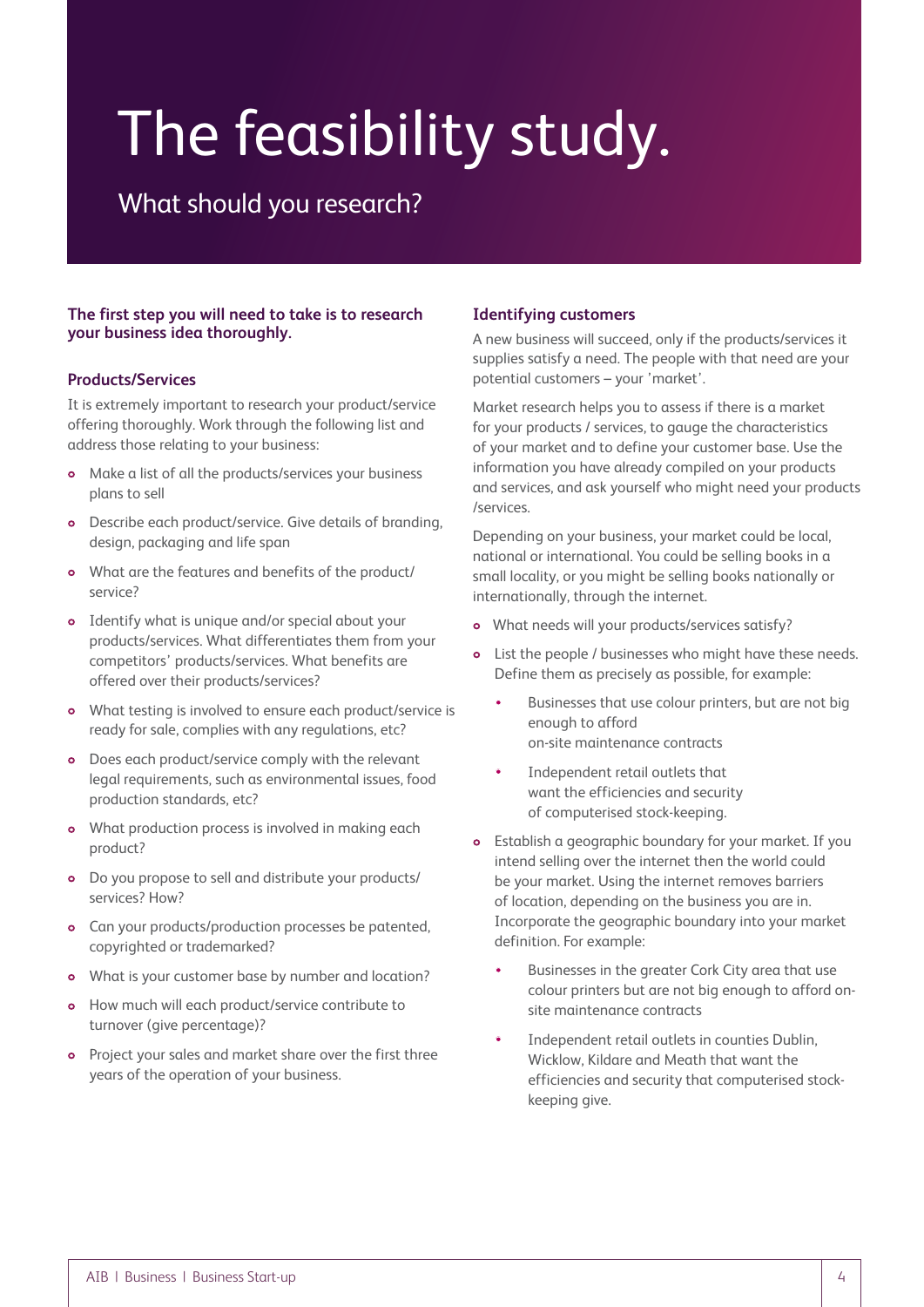

- Most Irish businesses are very happy to invest a small amount of time to assist another business getting started. Have a very focused approach to this exercise:
	- Compile a list of likely business customers
	- Prepare a short, simple questionnaire to ascertain that the market you defined does have a need for your product / service
	- Telephone each business on your list. Briefly explain what you are trying to do and ask to speak to the relevant person who will be able to help
	- You may choose to conduct your questionnaire over the phone, or forward them an online survey. Online survey tools such as SurveyMonkey (**www.surveymonkey.com**) allow you create and publish online surveys in minutes, and view the results in real time
	- When you have finished thank the person for their help
	- Pull the results together and see if they confirm that the market you defined has a need for your product/service.

Use the answers to your questionnaire to refine your business idea and market definition, if necessary. If the redefinition is significant, do a new questionnaire and retest your newly defined market.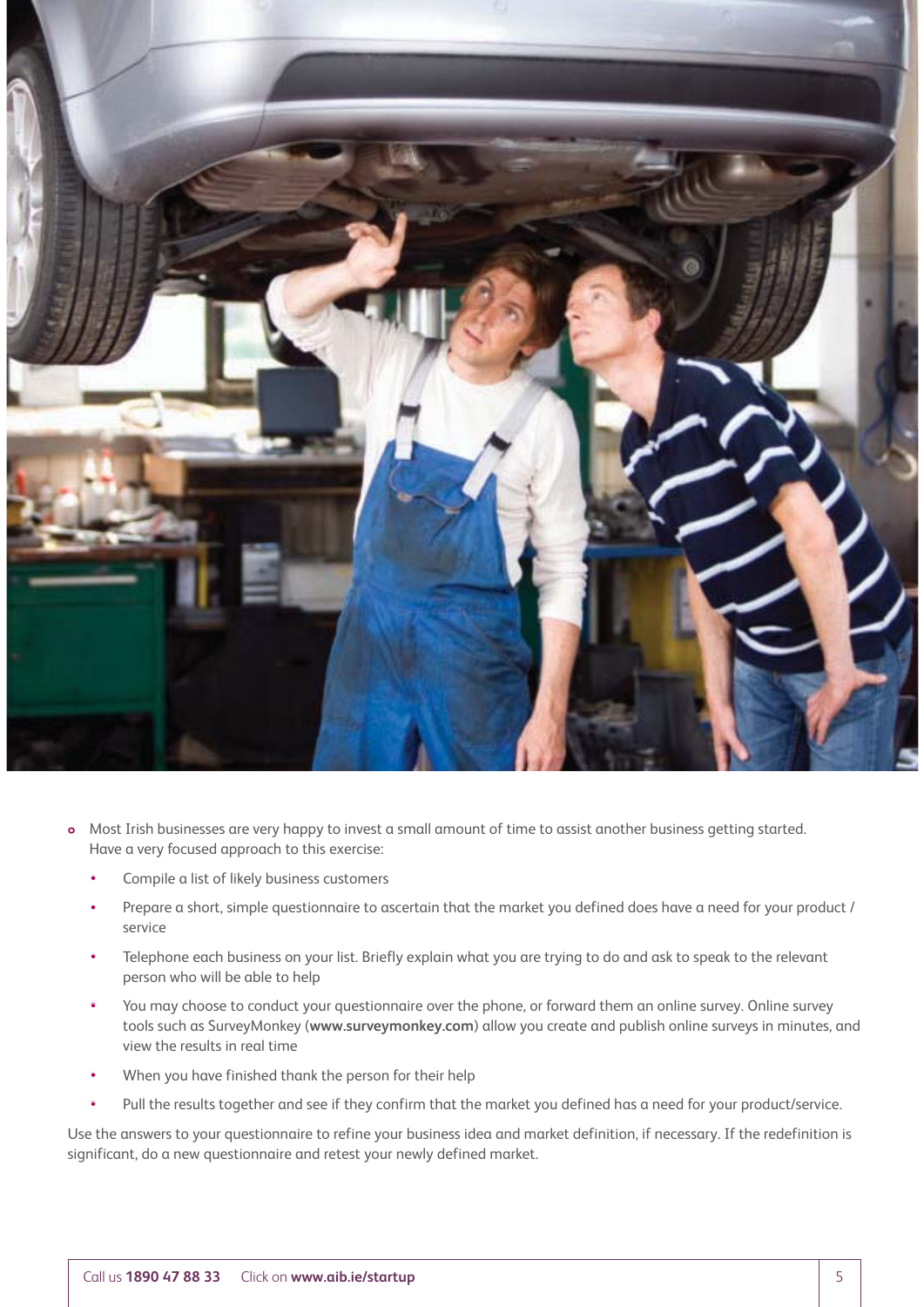

#### **Researching the market and your competitors**

When starting your own business you need to have complete oversight and understanding of the competitive landscape in which you will operate your business.

The best advice is 'know your enemy'. Take time to identify your competitors and establish who they are, what they offer, their pricing, sales model and their terms of business. How they can be a threat to your business and what are their weaknesses? The more information you have about your competitors, the better.

This information will make it possible for you to prepare a more competitive presentation of your own business idea.

- Websites are an excellent source of information for both the company and their products, pricing, sales strategy, messaging, etc. Check your competitor websites. Investigate what other competitors are out there, both within and outside of your locality, could pose a competitive threat. Broaden the scope of your search criteria - you never know what you will find.
- See what other information is available online, for example, run searches on online blogs and boards, press articles which may profile the company, etc.
- Review social media such as Facebook, Twitter, LinkedIn or You Tube to see what competitors and other businesses are up to in this space
- Review the online Golden Pages classified telephone directory and relevant online trade directories
- o Mystery shop your competition. Depending on their line of business, you may be able to visit their business premises, phone them or perhaps buy from them. This will enable you to experience the level of service, listen to their pitch, get a price list, establish footfall, etc.
- Attend trade fairs and exhibitions  $\bullet$
- Review brochures, flyers, catalogues and marketing literature
- Do a search for existing patented products that are similar to yours
- You may choose to conduct your own research either online or over the phone with potential customers, other businesses or both. Online survey tools such as SurveyMonkey (**www.surveymonkey.com**) allow you create and publish online surveys in minutes, and view the results in real time
- Talk to your competitors' customers. What do they like or dislike about each competitor? Why and how do customers decide between one competitor or another?
- Government agencies often have useful specialised information. For example, Enterprise Ireland is responsible for the development and growth of Irish enterprises in world markets and their website **www.enterpriseireland.ie** provides information and support to help businesses start, grow, innovate and win export sales on global markets. The ESRI - Economic and Social Research Institute's website **www.esri.ie** is an excellent source of economic information, trends and statistics
- Your local affiliated Chamber and City and County Enterprise Boards also provide a range of supports.
- College and university students produce hundreds of theses on business issues and topics every year. Ring the librarian and ask if you can read those in stock. Also, some colleges produce research papers which you may be able to get access to, especially if you are a past pupil
- Download and view relevant apps to keep you informed on topics of relevance to your business, e.g. local and national newspapers. Tune into your local radio station.

Review the information you have gathered and identify any gaps. Develop a list of questions and a strategy to get this information. Make follow-up telephone calls, send email enquiries, search online, etc. and continue until you are satisfied that you have a robust analysis of your competitors and the market.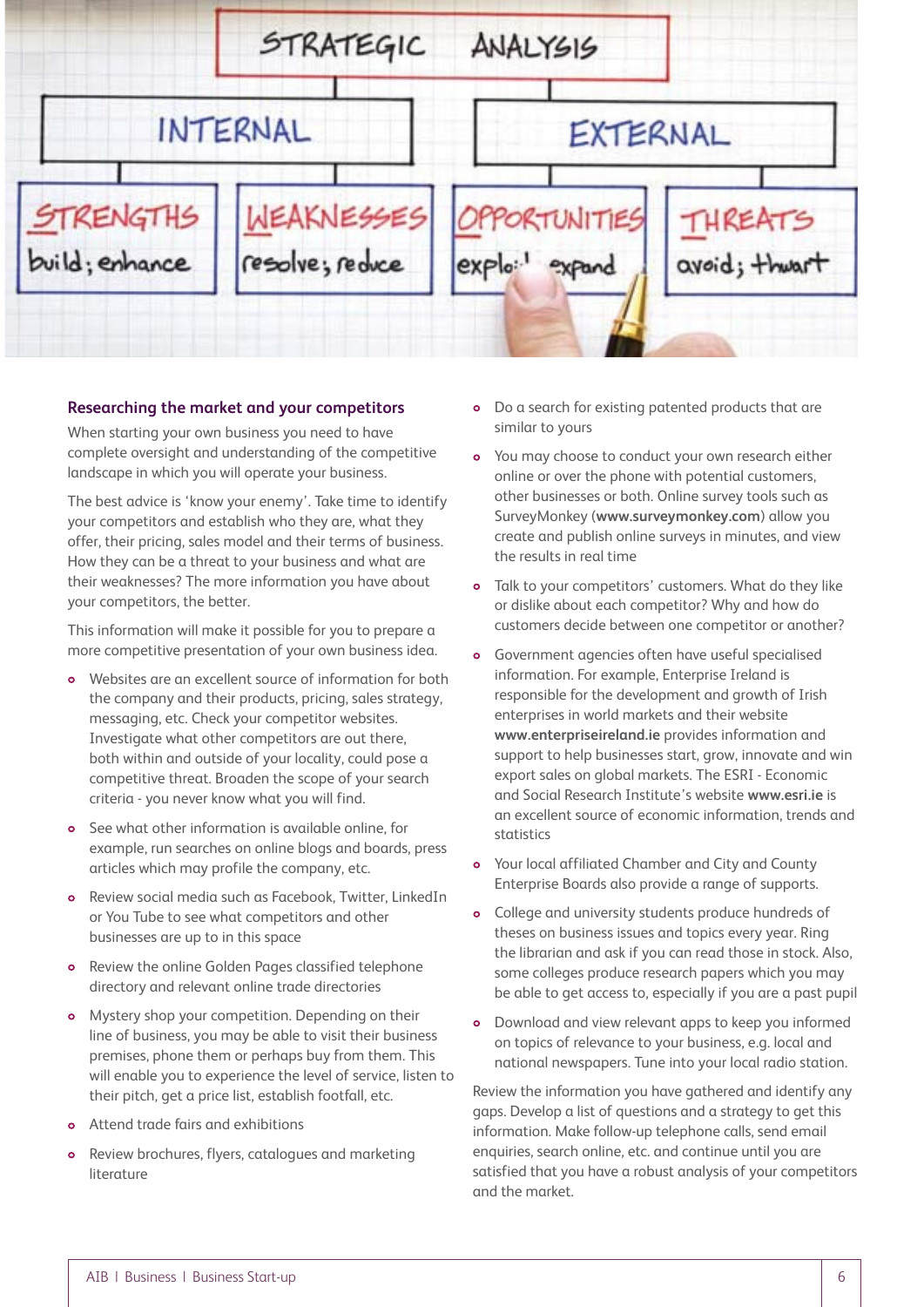#### **Sourcing suppliers**

Identify suitable suppliers and closely examine their attributes, strengths and weaknesses. When considering who will be suppliers to your business, ensure you do not rely on just one to supply raw materials or goods/services to you. The disadvantage of having one main supplier is that if they have difficulties in providing you with the quantity of stock you need because, for example, there is a delay or a breakdown in the supply chain, it could seriously impact on your business. For this reason, you need to ensure you have a few key suppliers to rely on.

- o Outline the main production process of your products or services. What raw materials will you need? How will these be costed and supplied?
- If you have recently worked in the industry, compile information on the suppliers you know and have already used
- Use the Internet to see when and where you can source supplies most cost effectively
- o If you plan to import raw materials, click on **www.aibtradefinance.com**, which will provide you with practical information and useful pointers in identifying how to approach importing your supplies and exporting your products. The commercial sections of embassies for the countries with which you plan to trade may also be able to advise you
- **o** Search trade publications for advertisements placed by suppliers to the industry
- From the information you gather, make a list of potential suppliers. Check their websites, then telephone or email them. Request an information brochure and price list. Also try to gauge their willingness to do business with a new entrant to the industry.

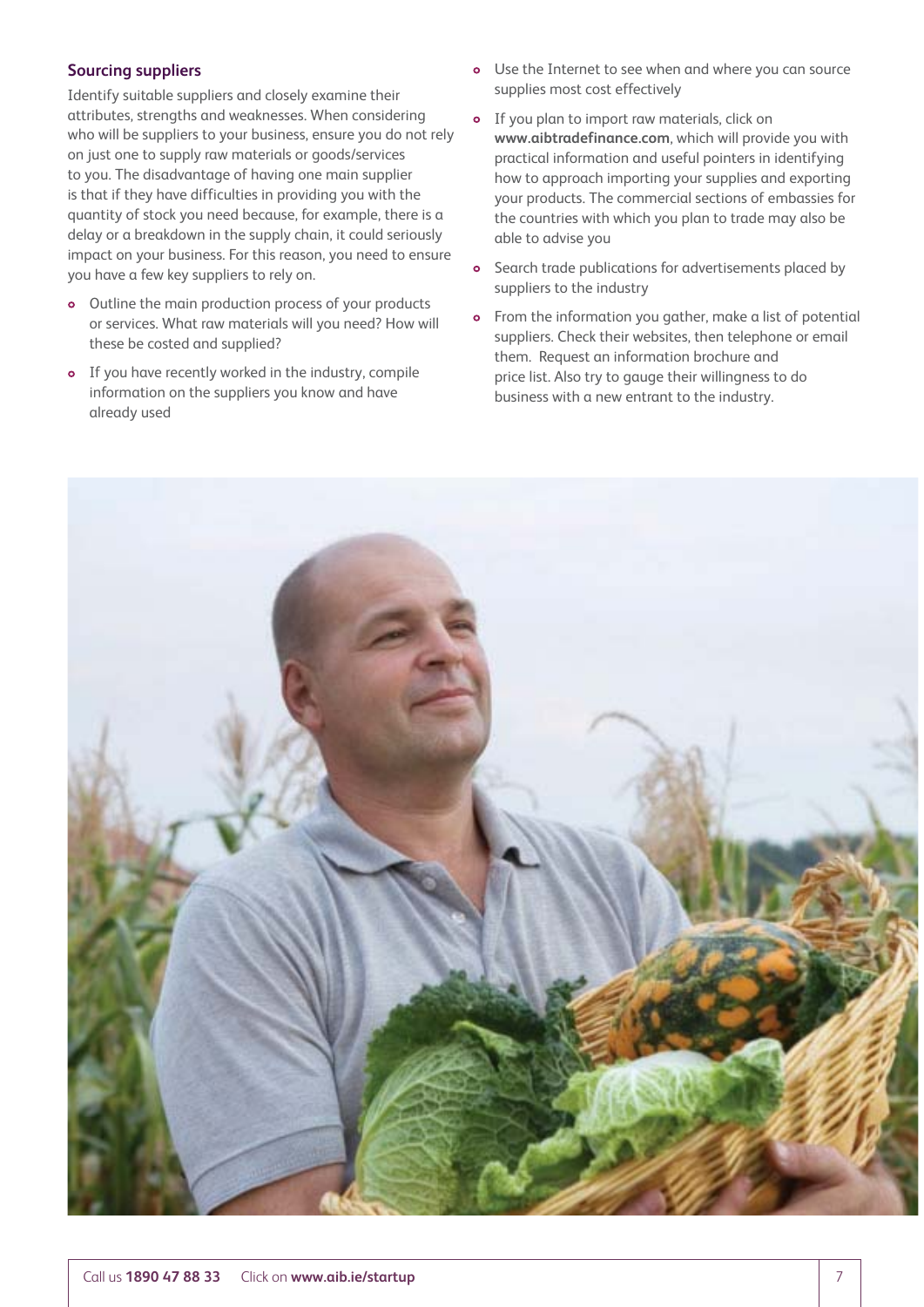#### **Pricing**

One of the key decisions you will make is choosing the most appropriate pricing strategy to suit your business model, and it can ultimately determine the fate of your business. Your pricing strategy will be determined by the benefits that your products or service offers customers, and how much customers are willing to pay. You need to thoroughly investigate and understand the demand and pricing structures at play in your market. Once you have a clear understanding, review your costs and profit goals as set in your business plan. Below are some considerations:

- Unless your product or service provides special or unique benefits, you will not be able to charge more than the going price. If your product or service has unique benefits, how much more would the customer pay to get that benefit?
- What prices are your competitors charging for similar products or services? How do their prices compare to yours? You need to take a close look at their total offering and target market - do they offer any value added service - different pricing tiers, etc?
- The ceiling price is the highest price that your target market will tolerate. However, the highest price in the market may not be the ceiling price, so you need to investigate this thoroughly
- You may consider market skimming charge a high price for your product or service, to skim the top of the market. This will also help you establish how much your customers are willing to pay and help you recover investment quickly
- Penetration pricing charge a low price, to win market  $\bullet$ share early. This strategy is used to gain high visibility or high market share. However, be careful to avoid a price war!
- Price discrimination charge different prices in different market segments, for example, a grocery multiple may charge different prices for the same item in different outlets.

#### **Marketing the business**

Your marketing strategy will be crucial in the growth and success of your business. At the most basic level, marketing is about determining the value of your product or service and communicating that information to your target market.

It is essential that you develop a marketing strategy as part of your overall business plan. Your marketing objectives must support your general business objectives. Your marketing strategy is your road map that gives you direction and focuses on every aspect of marketing your business and will help you to:

- Establish your target market and customers
- $\bullet$ Assess the needs of your customers
- $\circ$ Communicate the attributes of the product or service
- Determine pricing strategy  $\circ$
- Establish distribution channels to get the products/ services to the customer
- **•** Plan how you both market and promote your products and services.

Getting your message to potential customers can be done in a way that suits any budget. Here are some tips to help you get the most impact for your marketing expenditures and avoid wasting money:

- Conduct your marketing activities in a planned and targeted way. Random marketing efforts will not make any lasting impact, can be a waste of money and damage your brand
- Test your campaign before committing to it
- Develop a strategy and stick to it. Be aware though that  $\bullet$ quite often you will need to give it time and be patient before you can see the impact
- Keep track of how much you are spending and measure the results
- Avoid using marketing messages and information that can quickly become outdated, for example, avoid referring to the period of time you have been in business or to specific clients.

There are many ways of getting your message out. Choose the vehicle that best fits your business. You need to establish your specific goal and map out your objectives, which you can easily measure. Tailor your plan by increasing visibility in places that are relevant to your audience, for example - What is the best medium to reach them? What do they read? Which websites do they use? Any trade magazines or directories? What activities interest them?

The internet is an essential delivery channel and to ensure that you maximise the benefits and opportunities, ensure that you have an online marketing plan as part of your marketing strategy.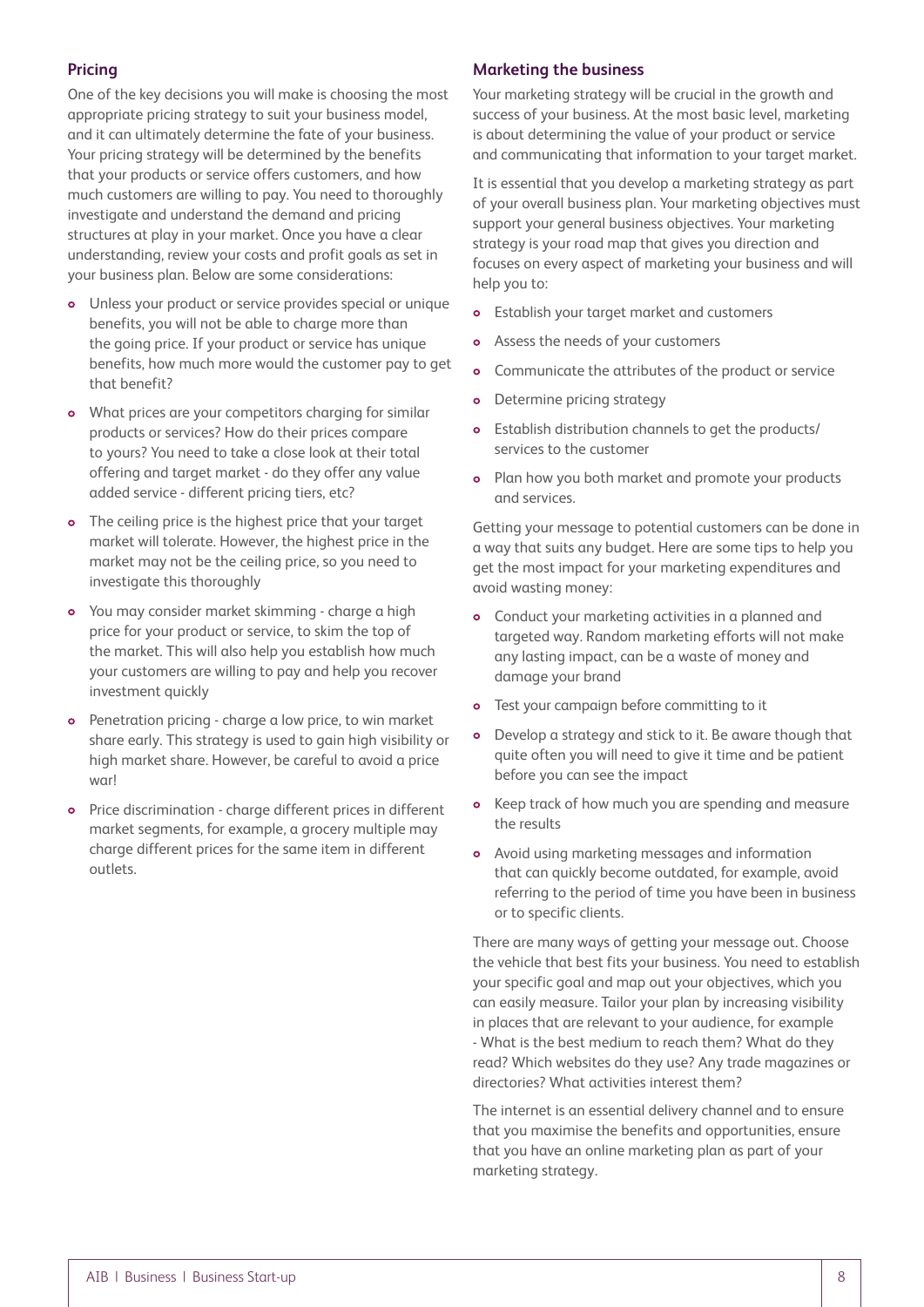The final objective of your marketing strategy should be to ensure that your new customers generate repeat business. Do not make promises that your business cannot deliver, and ensure that you have adequate stocks and resources in place to meet your projected demand.

#### **Financial Support**

A feasibility study sometimes qualifies for financial supports to cover some of the costs involved, for example, travel, market research, etc.

To avail of the financial support that may be available, you must have written approval from the supporting organisation, for example, City/County Enterprise Board, etc, before you commence your feasibility study.

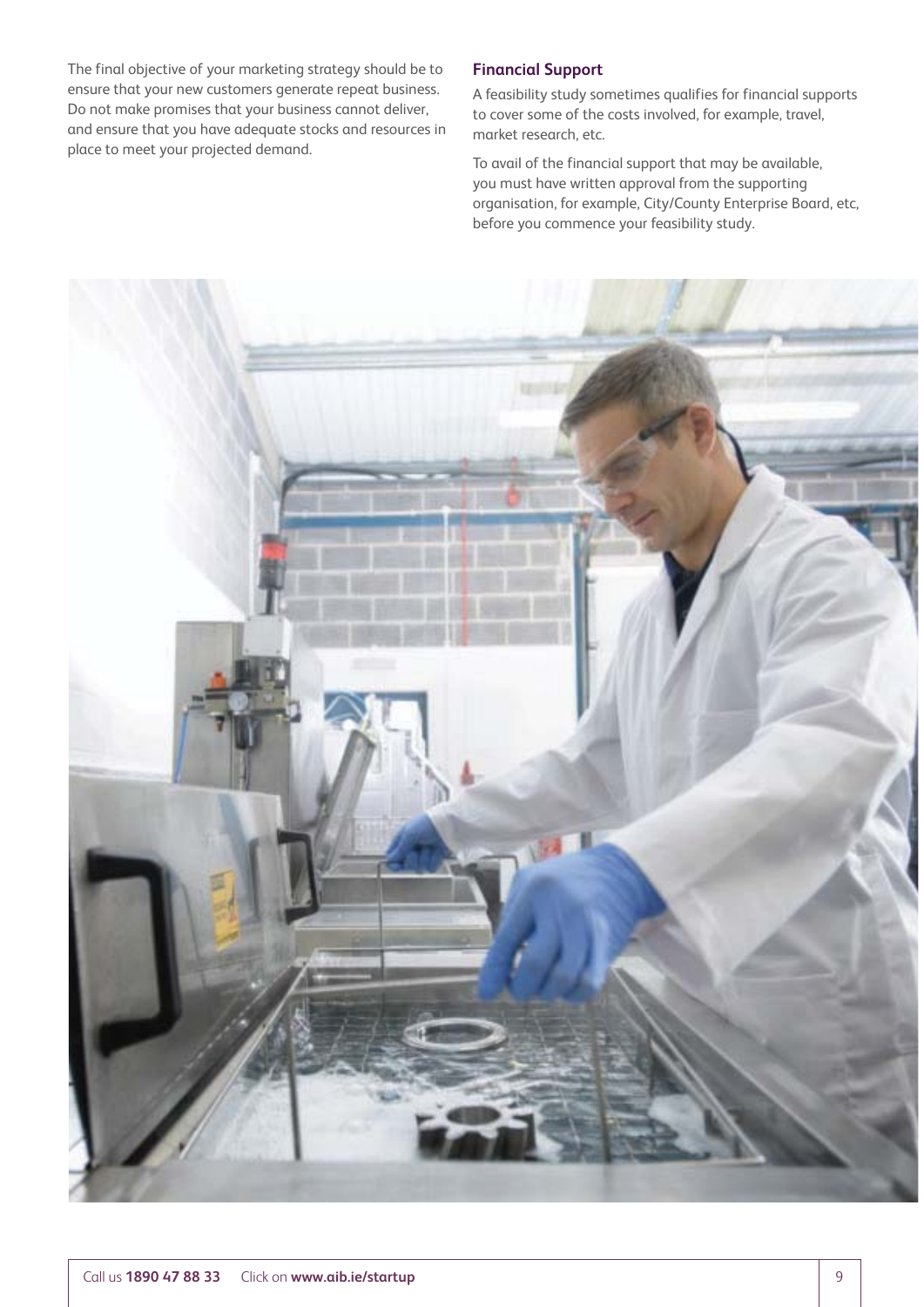### Forming a business.

There are a few different options to choose from.

#### **When starting your own business. You could:**

- **1.** Set up, run and manage a brand new business
- **2.** Take over an existing business. In this option, you have the benefit of taking over a going concern, but you get to decide how to run the business going forward.
- **3.** Take up a franchise. The master franchisor will have developed a blue print for the management and running of the business. When you enter a franchise agreement you benefit from the strength of the brand and the franchisor's experience to date with the business.

#### **What structure would suit my business best?**

The type of business structure you opt for will have several implications – the law governing the operation of your business, the liability of you and your business partnerships, how you are taxed and the business records you have to keep. Sole trader, partnership and companies are the most common business structures.

#### **What is a sole trader?**

A sole trader is a person operating a business on his / her own. If you are setting up a small business, which you want to keep small and to own and totally control yourself, this type of business format might suit you.

- A sole trader format is simple to set up there is no formal registration of your business needed before you can start trading
- It is possible to alter the business format to, say, a limited company at a later stage
- You do not need to file the financial accounts for your business
- As a sole trader you absorb all the profits… and all the debt and risks of the business
- When you retire or die the business comes to an end.

#### **What is a partnership?**

A partnership is where 2 to 20 people form a business together. Often accounting or solicitors practices are operated in this format. All partners can be involved in running the business, but sometimes a partner is 'sleeping' – he/she has invested money in the business, but is not involved in running it.

- **o** If you plan to trade using anything other than the partners' names, you will need to register your trading name with the Registrar of Business Names
- All the partners share the profits… and all the debt and risks of the business
- A limited partnership can be set up where one or more partners limit their liability to the amount of money they invest in the business
- Partnerships (including limited partnerships) are obliged to prepare accounts and submit them to the Companies Registration Office
- Partner's experience and expertise may complement each other. On the other hand, some partnerships could turn out to be incompatible. For this reason, a Partnership Agreement should be drawn up to decide how difficulties should be managed.

#### **What is a company?**

- A company is a separate legal entity owned by shareholders. It is totally separate from the people who own and run the business. It is an individual in its own right and can enter contracts
- Ownership is transferable by share ownership
- Companies can be limited or unlimited. In a limited  $\bullet$ company, liability is limited to the company, so shareholders can only lose whatever share capital they subscribe to the business
- There are two types of limited company private or public
- A private limited company can have up to 50 members who can trade their shares privately
- A public limited company has more than 7 members and shares are traded on the stock markets. AIB p.l.c. is an example of a public limited company
- In some instances, directors can be requested to give personal guarantees for loans to limited companies.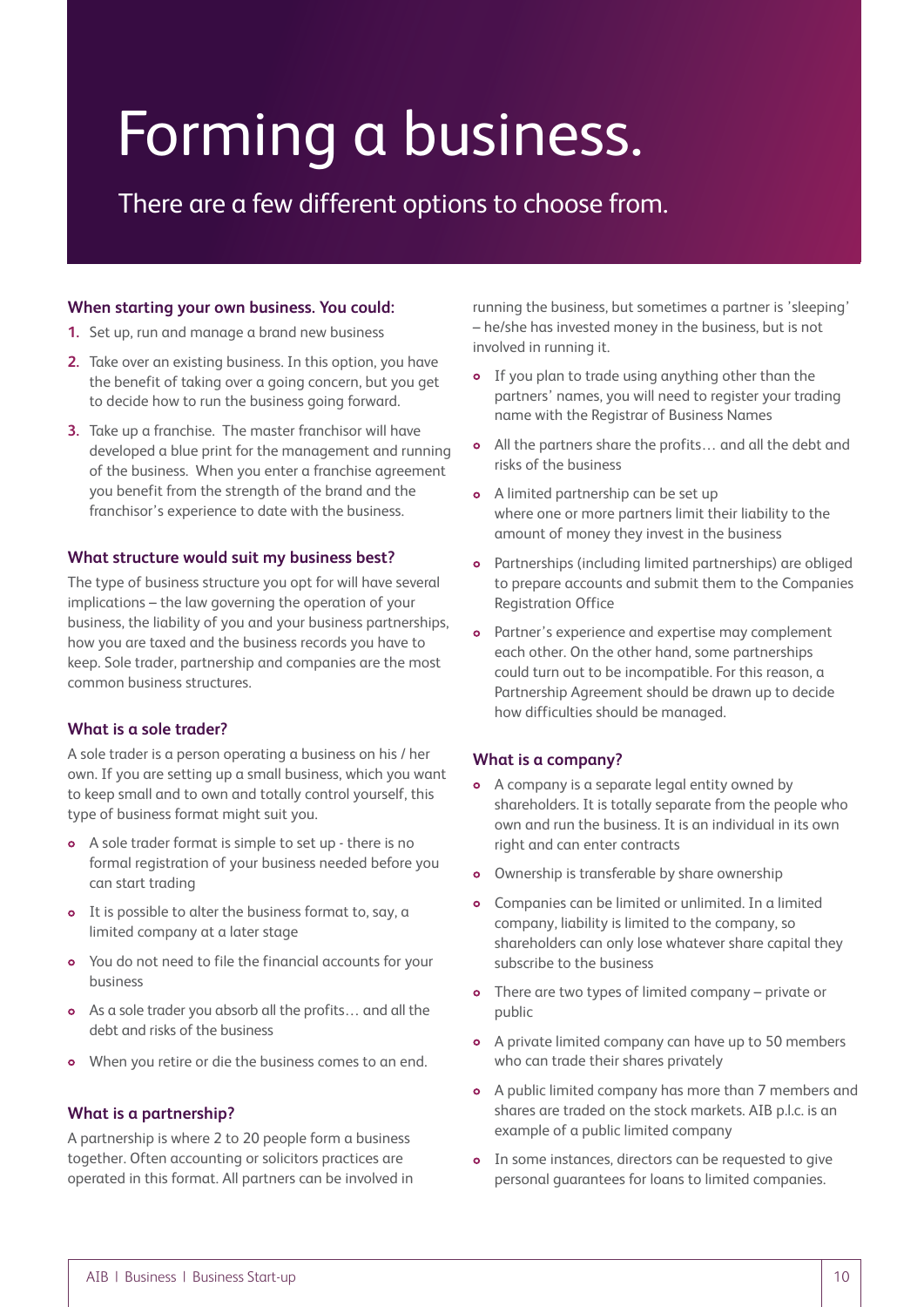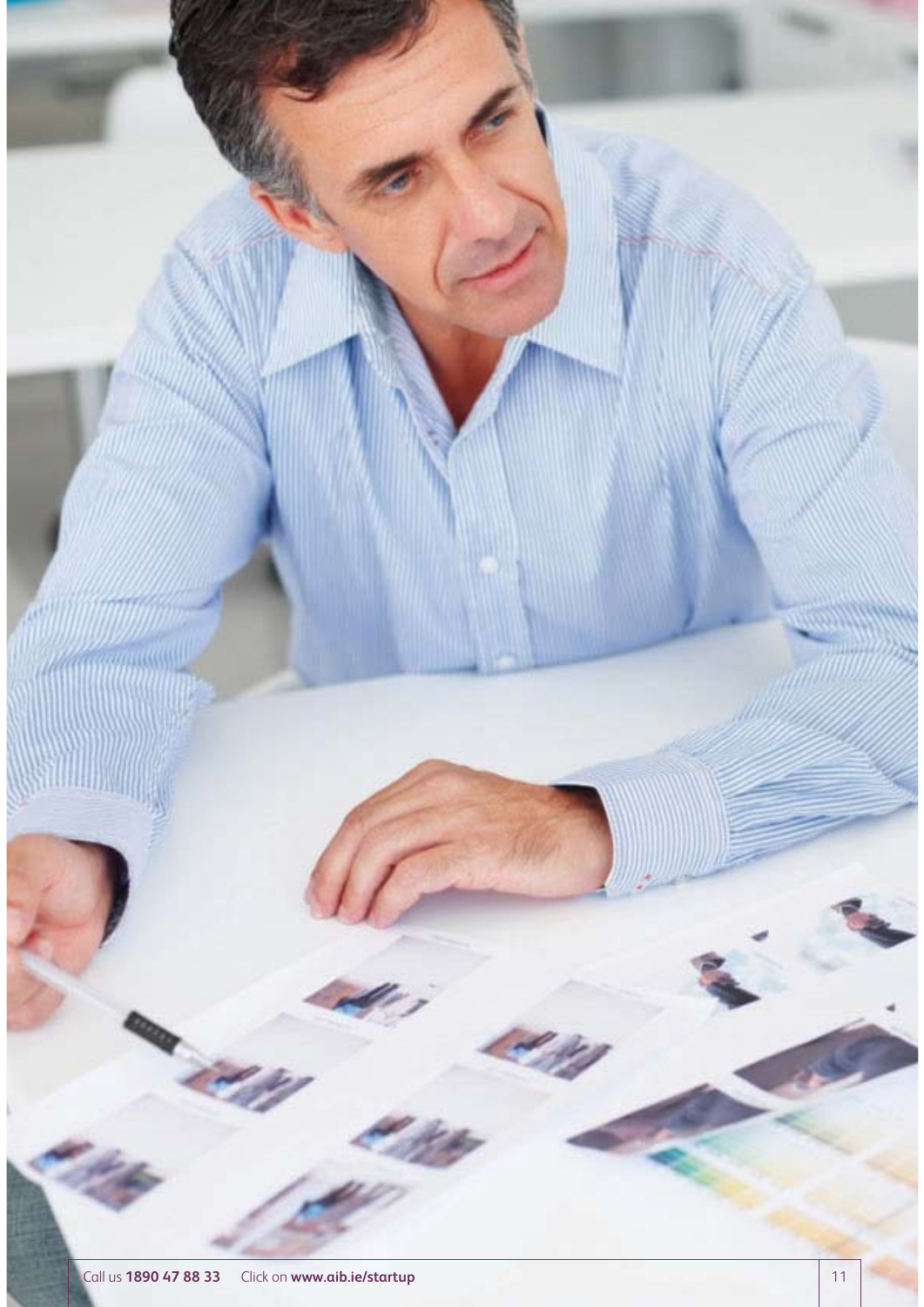#### **What are the first things I need to do to set up as a sole trader?**

**Business name –** You will need to decide on a business name and to have it registered with the Registrar of Business Names, if you are operating under any name but your own name. The Companies Registration Office (**www.cro.ie**) explains the procedures you need to follow to register your business name.

**Website –** If you plan to set up a website for your business, now would be a good time to register your domain name (even if you do not intend to use it immediately). Many commercial organisations register a .com address, whereas non-profit organisations register a name with the suffix .org. Most Irish businesses register a .ie address. This tells visitors to your site that you are registered in Ireland. The name of your site should be as close as possible to the name of your business. Websites such as **www.gettingbusinessonline.ie** may be useful.

**Professional advice –** It is recommended that you get professional advice from an accountant and a legal advisor. This should ensure that all financial, tax and legal obligations are fully met.

#### **What are the first things I need to do to set up a partnership?**

**Partnership agreement –** Set up a partnership agreement where all partners agree the shareholding, the operation of the partnership, the roles and responsibilities of each of the partners, whether any of the partners have limited liability, what to do if difficulties arise and a break up clause.

**Business name –** Decide on a business name. You will need to register it with the Registrar of Business Names if you are operating the partnership under any names but the partners' own names. The Companies Registration Office website **www.cro.ie**, explains the procedures you need to follow to register your business name.

**Website –** If you plan to set up a website for your business, now would be a good time to register your domain name (even if you do not intend to use it immediately). Many commercial organisations register a .com address, whereas non-profit organisations register a name with the suffix .org. Most Irish businesses register a .ie address. This tells visitors to your site that you are registered in Ireland. The name of your site should be as close as possible to the name of your business. Websites such as **www.gettingbusinessonline.ie** may be useful.

**Professional advice –** It is recommended that you get professional advice from an accountant and a legal advisor. This should ensure that all financial, tax and legal obligations are fully met.

#### **What are the first things I need to do to set up a company?**

**Shareholders –** Shareholders own the company. They can also be directors. You will need to decide who the shareholders will be.

**Directors –** Decide who the directors of the company will be. Directors are appointed to run and manage the day-to-day affairs of the company. Every company must have at least two directors and a company secretary. One of the directors can also act as company secretary. A director does not have to be a shareholder.

**Business name –** Decide on a name for your company. The Companies Registration Office website **www.cro.ie**, explains the rules, regulations and restrictions for a company name.

**Website –** If you plan to set up a website for your business, now would be a good time to register your domain name (even if you do not intend to use it immediately). Many commercial organisations register a .com address, whereas non-profit organisations register a name with the suffix .org. Most Irish businesses register a .ie address. This tells visitors to your site that you are registered in Ireland. The name of your site should be as close as possible to the name of your business. Websites such as **www.gettingbusinessonline.ie** may be useful.

**Professional advice –** We recommend that you get professional advice from an accountant and a legal advisor. This should ensure that all financial, tax and legal obligations for all aspects of your business are fully met.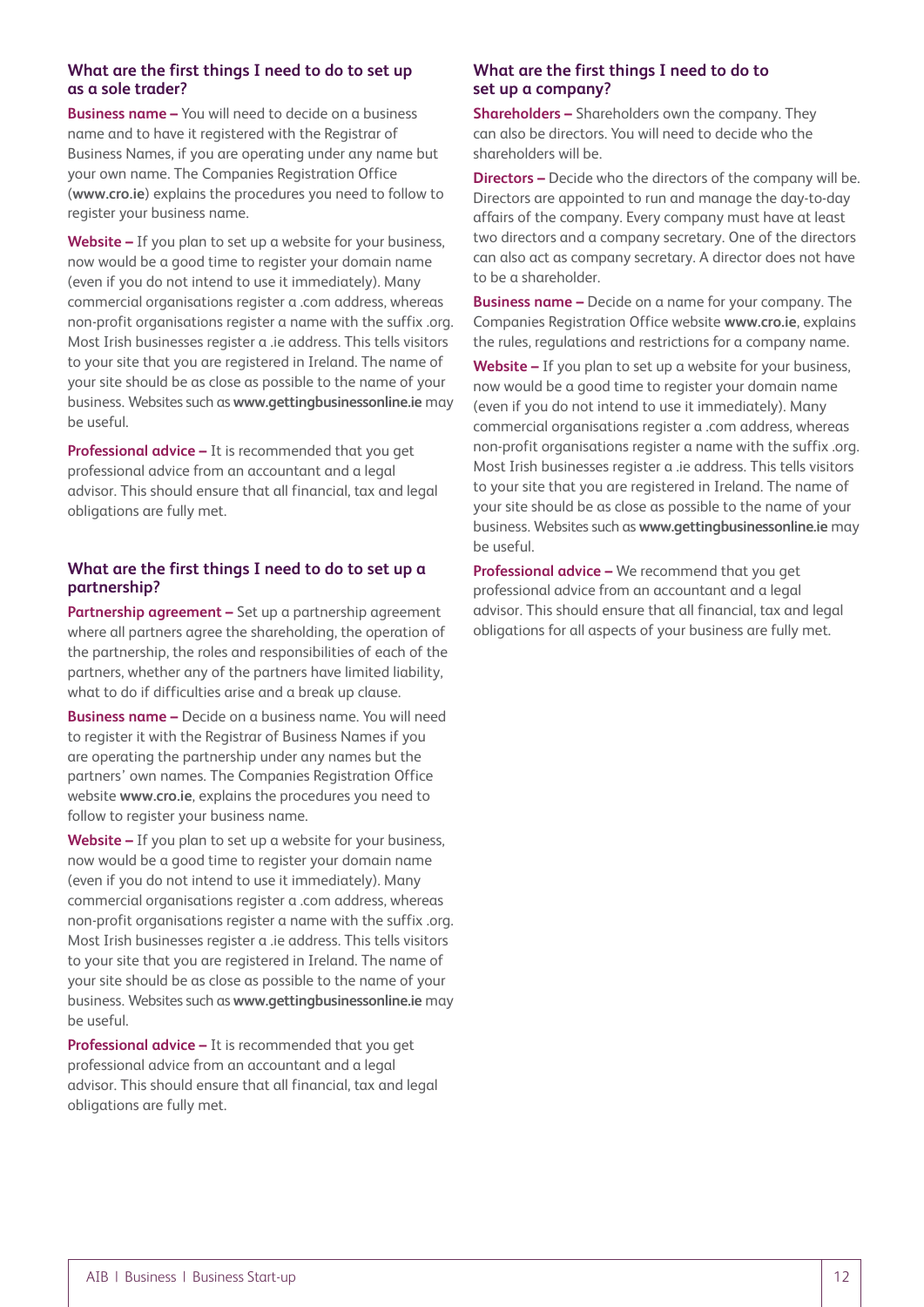#### **Complying with the law**

You will need to research whether there are legal requirements you have to comply with, before you begin trading. Legal requirements relate to employees, the workplace, the environment and many other areas, for example:

- If you intend to manufacture food products you will have to comply with stringent food safety and hygiene practices. Check with the Food Safety Authority (**www.fsai.ie**) for information
- European and international standards must be met in producing certain products. Talk to the relevant trade association for specific information regarding the law. Also, visit the website of the National Standards Authority of Ireland (NSAI) **www.nsai.ie**. NSAI aims to assist all sectors of industry to understand and meet the technical, quality and safety requirements of European and international standards in the domestic and overseas markets
- When employing people, you will need to be familiar with the law relating to:
	- Contract of Employment
	- Terms of Employment
	- **Wages**
	- Working Time
	- Minimum Notice
	- Equality
	- Safety, Health and Welfare at Work
	- Redundancy Payments
	- Dismissal
	- Industrial Relations
	- Parental Leave

Information relating to employment legislation is available from the websites of the Department of Jobs, Enterprise and Innovation (**www.djei.ie**) and the Labour Relations Commission (**www.lrc.ie**). Also, each government department has information booklets, available in hard copy or on their website, on the areas under their control.

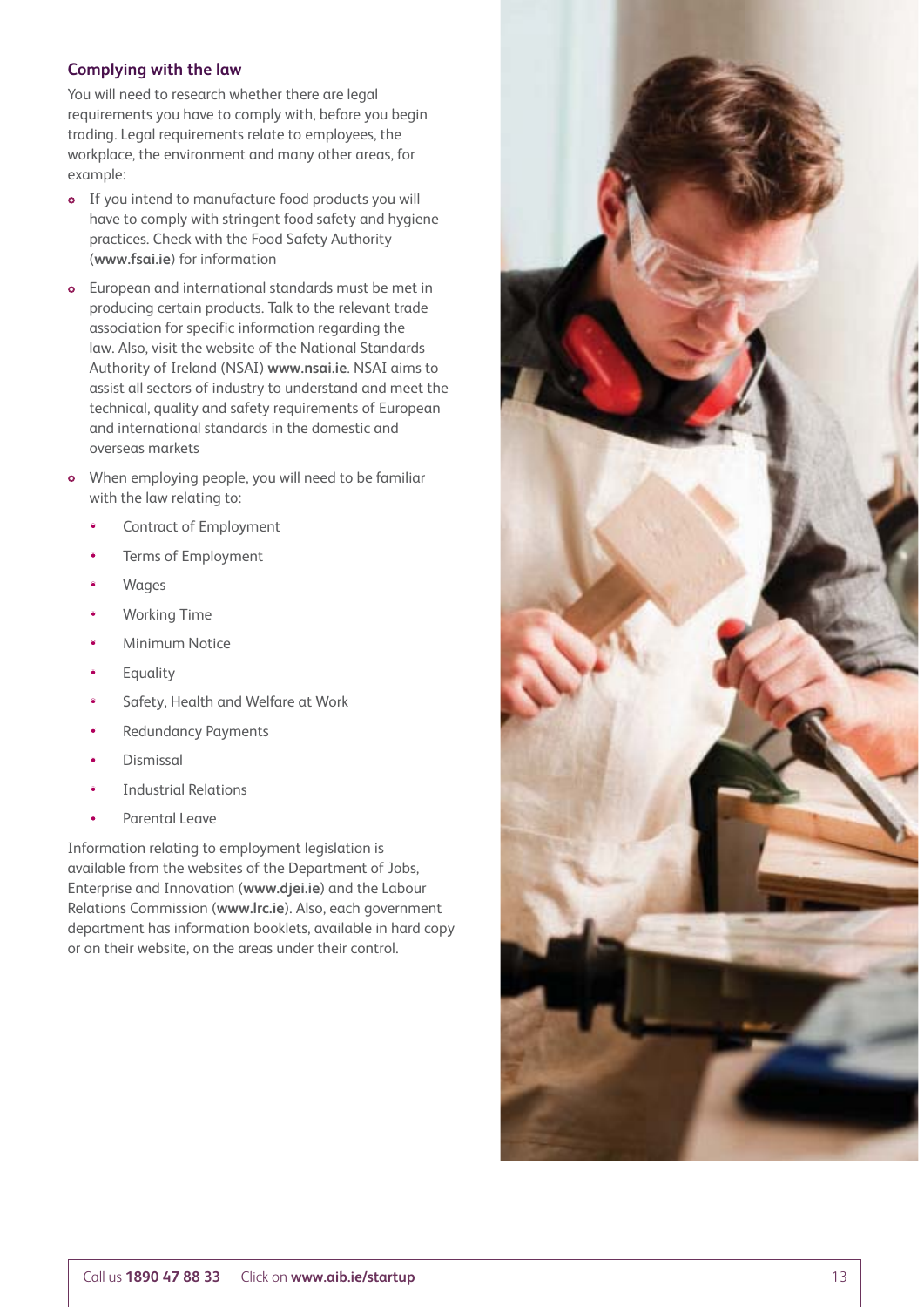### Business planning.

Preparing a Business Plan is one of the most important tasks when starting a new business.

**A Business Plan is a written document that describes a business, its objectives, strategies, the market it operates in and realistic financial forecasts. The Business Plan has many important uses from proving the viability of the business, to securing funding and measuring the success of your business.**

#### **The following parties may request a copy of your Business Plan:**

- **o** Banks
- External investors from business angels to venture capitalists
- Grant providers  $\bullet$
- Potential business partners  $\circ$
- Anyone interested in buying your business.

Potential investors may invest in your idea, work with you or lend you money on the strength of your Business Plan.

#### **A good Business Plan should:**

- Detail the business name, address, owners and legal  $\bullet$ status
- Clearly outline your business idea, aims and goals
- Provide detail on the marketing plan and strategy, including details of your target market, unique selling proposition and competitor information
- Demonstrate/illustrate the viability of your business through sales targets and objectives
- Outline operational requirements including premises, equipment, staff, suppliers, licensing, etc.

It is also important to bear in mind that your Business Plan is a living document and requires updating as your business grows. There are many benefits to creating and managing a realistic plan. A business plan can:

- **•** Help you identify potential pitfalls before they happen
- o Structure the financial aspects of your business effectively
- Measure the success of your business against your objectives
- Help you to focus on what you need to do to develop your business.

We recommend that you seek professional advice from your accountant and/or solicitor when writing your Business Plan. You can also seek the support of various business organisations and state agencies – Chamber of Commerce, ISME, SFA, Enterprise Ireland and your local Enterprise Board – that can offer useful advice and information.

A good starting point is the Business Plan template on our website **www.aib.ie/businessplan**



A business planning tool is not just an instrument for applying for credit, but is a key enabler for you, as a business owner, at any time to stand back and think about the future of your business.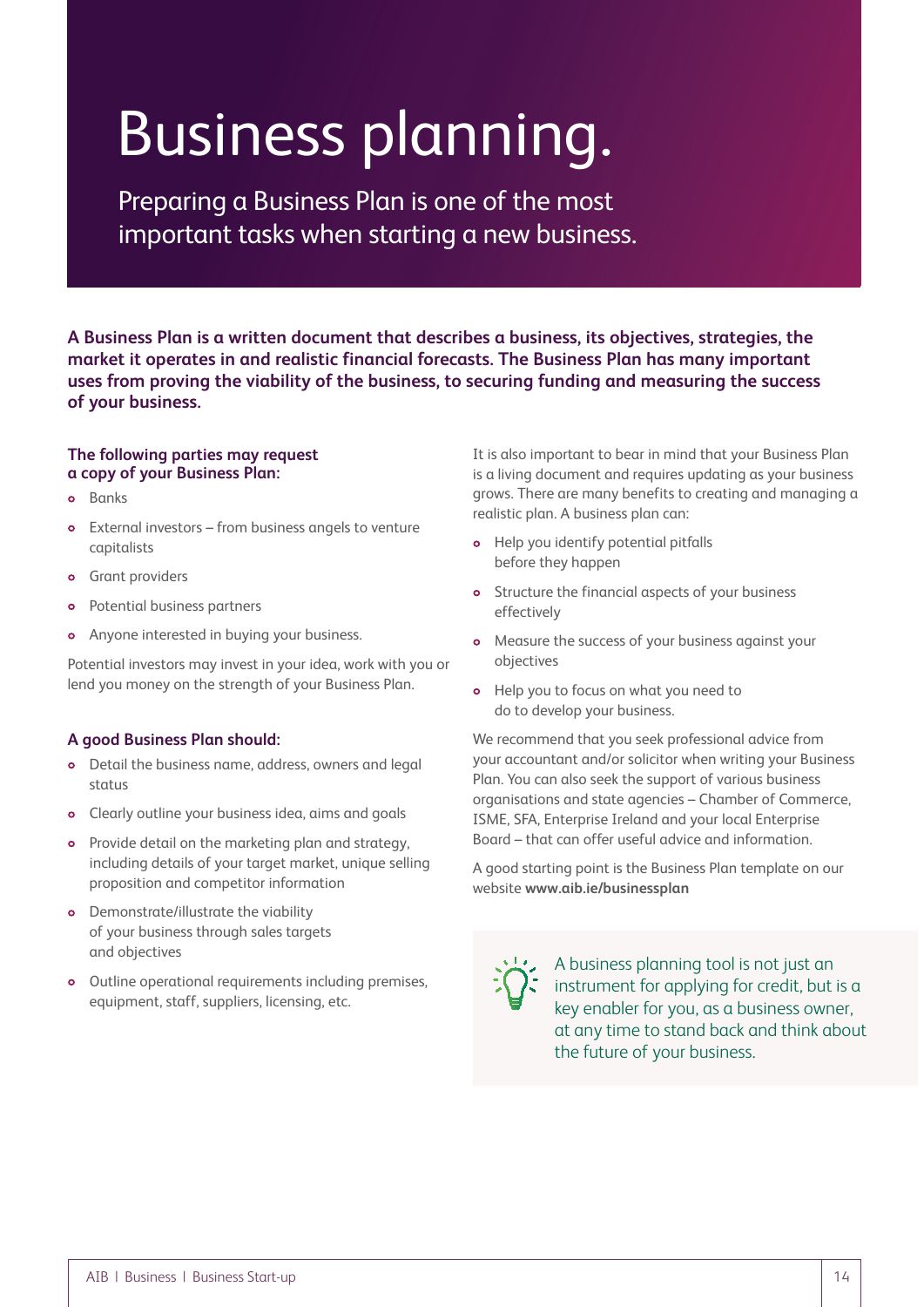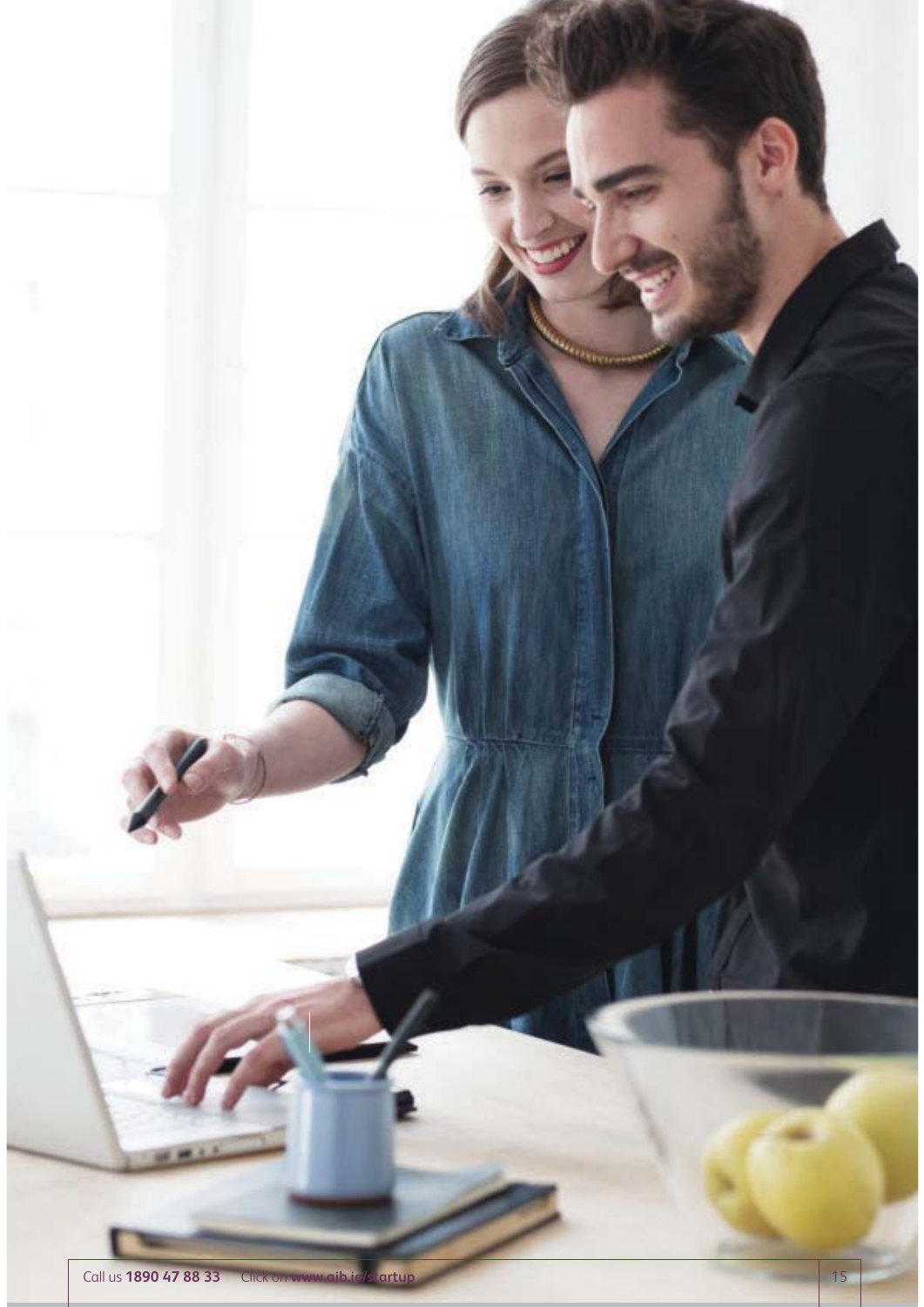## Solving key issues.

#### **Finding the right people**

One of the fundamental contributors to the success of your business venture is the people behind the business. When planning your business, the first of the important questions you will need to consider are:

- How will I manage my business?
- What responsibilities will management have in the business?
- Who will make up the management team? What skills /  $\mathbf{o}$ expertise will they have?
- What skills will I need to bring into the organisation?  $\bullet$
- Should I employ staff or sub-contract work?  $\circ$

You may decide to recruit some employees. Hiring the right people for your business is an important process and requires attention to ensure the best decision is made and due process is followed. Regardless of role, recruitment can be expensive in terms of time and cost.

#### **Job description**

The first task in the recruitment process is to draw up the Job Description. The objective of the Job Description is to capture all necessary information on all aspects of the job and should contain:

- Job title
- $\ddot{\mathbf{O}}$ Reporting line
- Overall purpose of job  $\bullet$
- Main duties and responsibilities  $\circ$
- Level of authority  $\bullet$
- Any qualifications or skills required  $\circ$
- Experience required.  $\circ$

#### **Job specification**

The next task is to clearly define the Job Specification. The Job Specification is based on the Job Description and should clearly identify the qualifications, experience and personal attributes that are essential for the candidate to competently carry out the job and could contain:

- $\circ$ Educational requirements
- Necessary work experience  $\circ$
- Any necessary special skills or aptitudes  $\bullet$
- Personal characteristics, for example, ability to lead,  $\sigma$ ability to work on own initiative, good organiser, etc.
- Any special circumstances pertaining to the job, for example must have own car, willingness to travel, etc.

#### **Start your search**

Once you have defined the Job Description and Job Specification the next step is to start your search. Firstly you must decide on the most suitable recruitment option for your business to enable you to choose the right candidate, in a cost and time effective manner. You may decide to:

- Contract a recruitment agency
- $\circ$ Take a personal recommendation
- Advertise online, newspapers or professional journals  $\circ$
- Contact career guidance counsellors in schools, colleges  $\bullet$ or universities
- Recruit from an existing member of staff.  $\bullet$

#### **Shortlist**

You can use the job description and criteria to adjudicate on the applications you receive. Compile a shortlist of candidates to interview and inform them in writing that they have been selected for interview. Advise them of the time, date, location of interview, expected length of interview and the interview process. Also, write to everyone you will not be interviewing, acknowledging receipt of their application, advising them that in this instance that they did not make the shortlist and thank them for applying.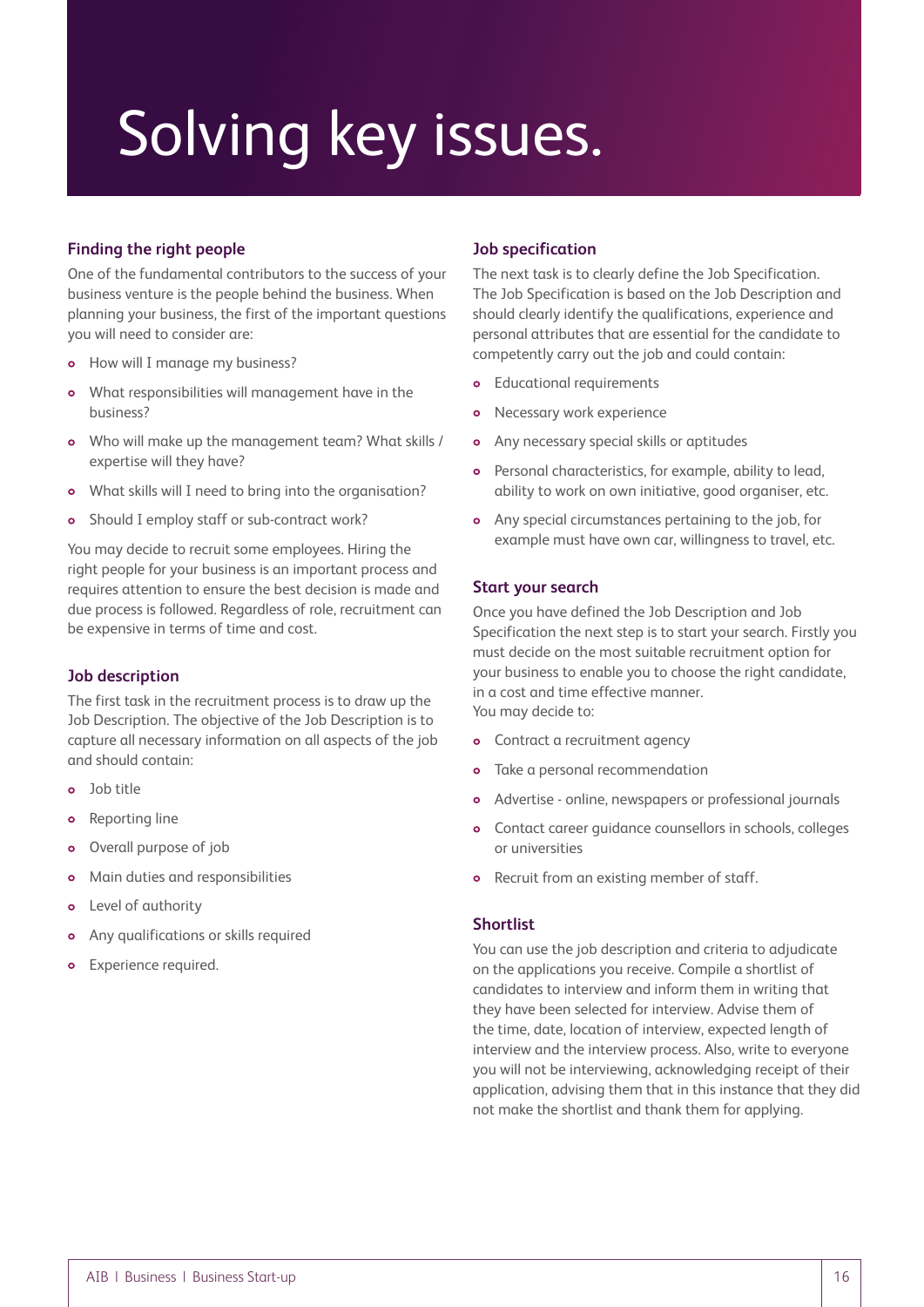#### **Prepare**

Prepare for the interview by:

- Developing questions to ensure you establish all the  $\bullet$ information you require to make a decision
- Reviewing each candidate's application and CV, identify  $\bullet$ areas that you want to discuss during the interview
- Deciding what salary and conditions will be offered
- Deciding the selection criteria  $\bullet$
- If possible, don't interview alone, try and have at least  $\circ$ one other interviewer.

#### **Assess**

At the end of the interview, assess the candidates under the following headings:

- Do they have the essential characteristics required?
- $\circ$ Do they meet the criteria necessary to fulfill the role?
- Will the candidate fit into the business?  $\circ$
- Can the candidate do the job?  $\sim$
- What are the candidates expectations?  $\circ$

#### **References**

References should always be obtained from previous employers who have first hand knowledge of the candidate. Reference checks should include the following questions:

- Work relationships between previous employer and the candidate
- Employment dates  $\bullet$
- Nature of duties  $\circ$
- $\circ$ Absenteeism record
- Reason for leaving  $\circ$
- Standard of performance  $\circ$
- Willingness to recommend  $\circ$
- Any other information relevant to advertised position.

#### **Written offer of employment**

When all reference checks have been made, make a written offer of employment. Also, make sure to respond to unsuccessful applicants. Employees are legally entitled to a written statement of their terms and conditions of employment within two months of starting employment. It is important that a probationary period is also outlined in the contract of employment and that a start date is agreed.

#### **Staff Retention**

It is hard work getting good people - and you will need to work hard to keep them. Research tells us that people don't leave jobs - they leave managers because they do not feel valued. A simple measure to ensure your staff feel valued can be, simply, to keep them informed.

One way is to plan and implement an internal communications plan for both staff and management:

- o Make sure everyone knows:
	- What is going on in your business and in the sector
	- The goals of the business
	- Their role in achieving these goals
- Get them involved ask them what they want to do and how they want to do it
- Recognise achievement and effort don't forget to say "thanks" and "well done"
- Regularly ask for feedback
- Hold regular meetings to discuss issues that affect staff  $\bullet$
- Tell your employees about changes in structure, policy,  $\Omega$ etc.
- If something affects staff ensure they hear about it first before the rest of the world
- If a member of staff leaves, have an exit interview to find out why.

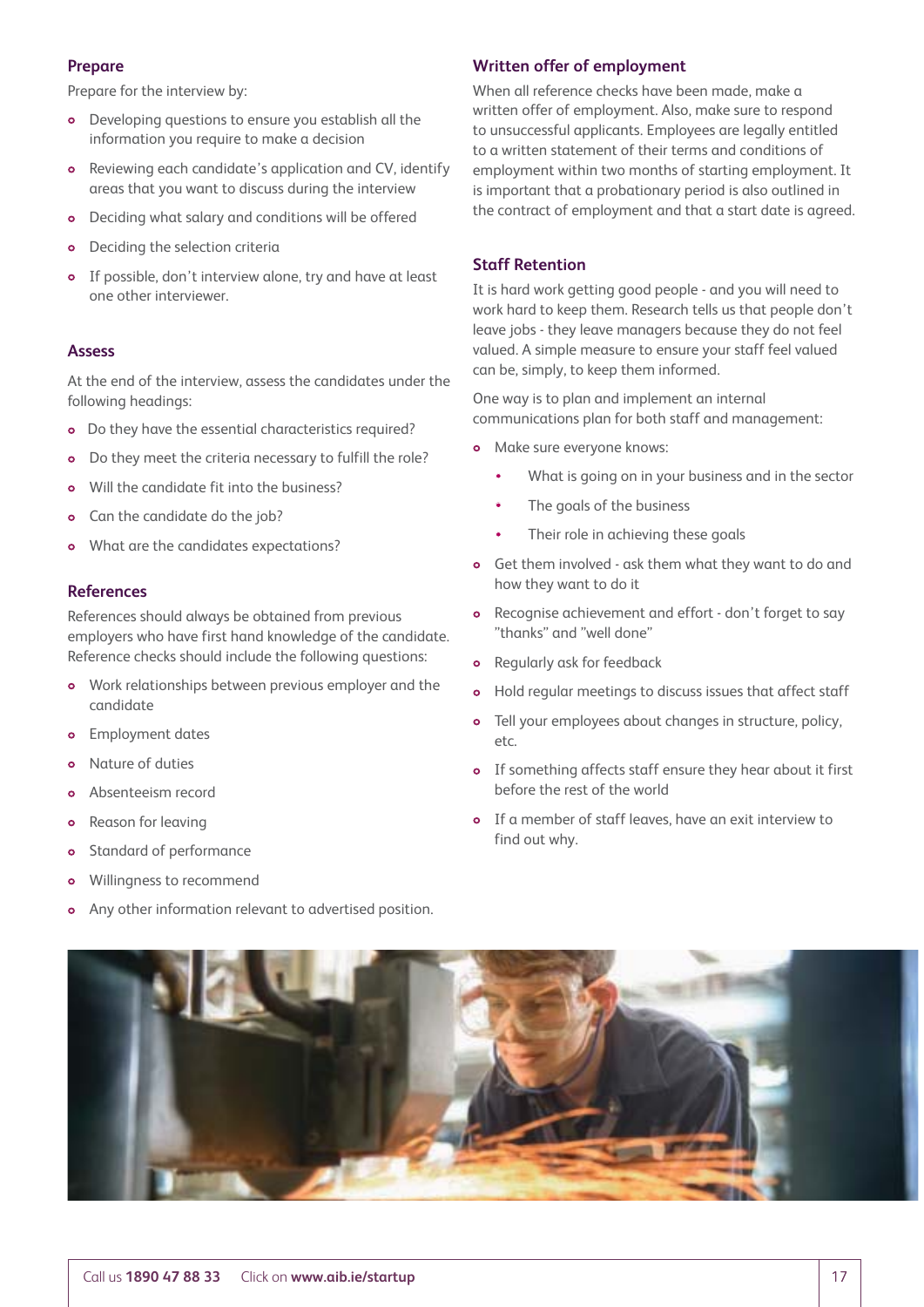

#### **Locating the business**

From where will you operate? In the initial stages you might decide to operate from home, from rented space or from your own business premises.

#### **Home office**

- Do you have a separate room that you can use as a home office?
- Will you need special equipment? Do you have space for it?
- Do you intend to relocate when your business grows?

#### **Rented premises**

- Do you need serviced office space?  $\bullet$
- How long is the term of the lease?  $\circ$
- How often will you have to pay rent weekly, monthly,  $\Omega$ quarterly?
- How much rent will you need to pay? Will you be expected to pay a deposit? How much? When?
- How soon can you move into the premises? How much notice must you give the landlord if you want to move? Will your deposit be refunded if you decide to move out?
- What is the size of your rented space, in square feet / metres?

#### **Premises bought for the business**

- What is the size of premises?  $\bullet$
- Are any competitors located close by?
- Is the title to the property long leasehold or freehold?
- What is the cost of the property?
- Will it be part-funded by a loan / lease?  $\ddot{\mathbf{o}}$
- How much is the loan / lease?  $\bullet$
- What is the term (weekly, monthly or quarterly  $\overline{a}$ repayments) and amount of repayments?
- When will the loan / lease be cleared?
- What security will be provided for the loan?

#### **What will I need for my premises?**

What is needed to get started?

- Internet access? A telephone? Computer (desktop/ laptop), printer, fax, storage cabinets?
- Will you need fittings / furnishings or any special equipment for the business?
- o Will you need one or more vehicles?
- How will you pay for equipment? From your own money? Loan? Lease? Is there a grant available to cover part of the cost of certain equipment? What will be the impact of the cost on cashflow?
- What will you need over the next one to three years, as your business starts to get established and to grow?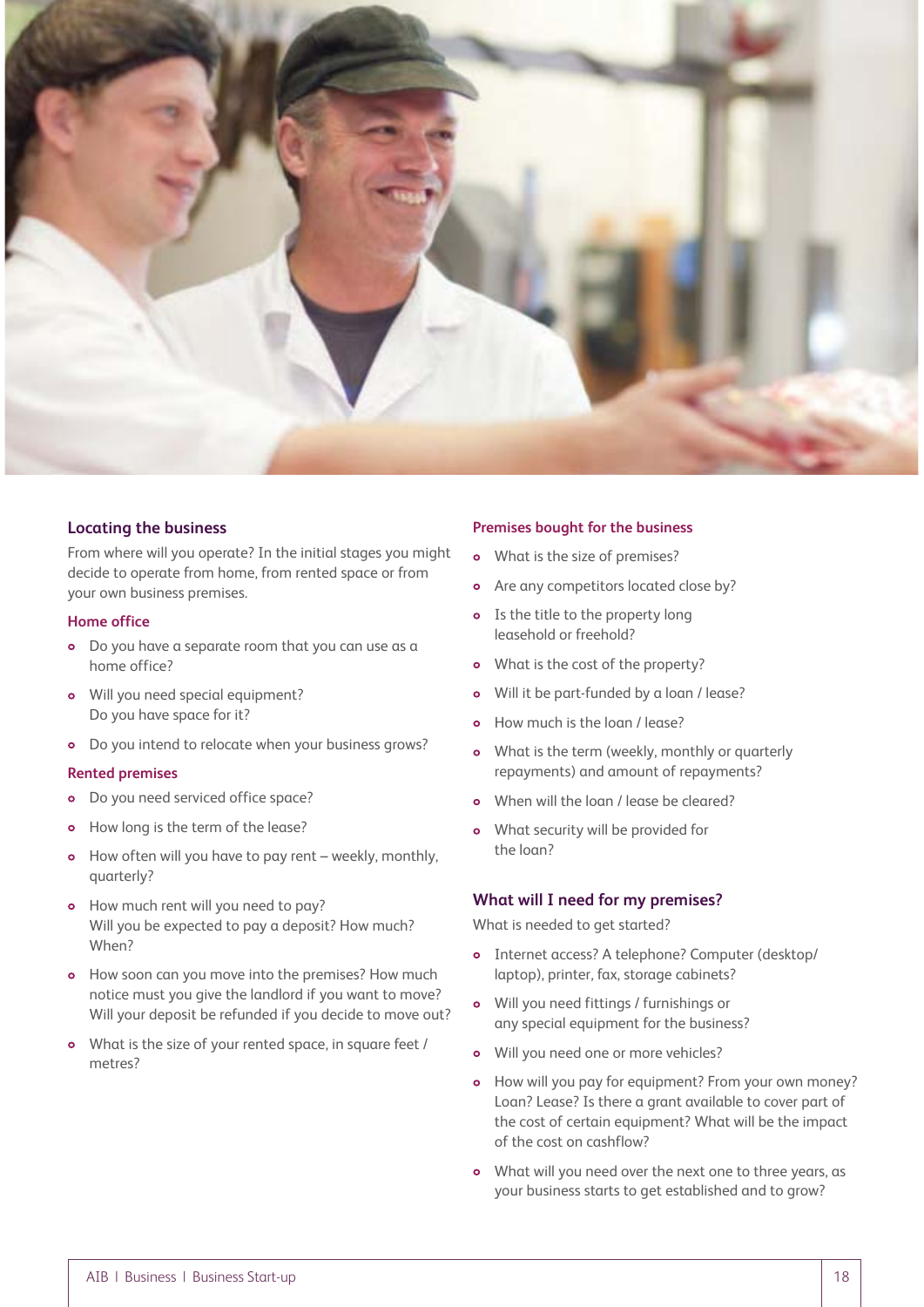## Financing the business.

Most new businesses need some financial help to get started, grow and develop.

- $\bullet$ How much do you need?
- What are you prepared to invest in the venture?  $\circ$
- What other support is available?  $\alpha$

Finance for business comes in three different forms – equity, grants and bank finance. Before approaching the bank, first investigate the other forms of finance – grants and financial supports – available to you. Once you have organised either a grant and / or equity, you are more likely to be successful with any application to your bank.

For start-up businesses, there is a rough rule of thumb for finance. It suggests the optimum finance mix for getting your business off the ground is one third equity, one third grant funding and one third bank finance. However, it is becoming more common that instead of grant aid, support agencies seek an equity stake in new businesses.

- Equity is money invested in your business by you or  $\sigma$ by others (friends, family, business contacts, venture capitalists, etc.) in return for shares. If outside investment is being considered, you should have a written agreement drawn up, with the help of professional advice. Banks generally like to see business promoters investing their own money in their business. It shows their commitment to the business and reduces the overall level of bank debt needed to kick-start the business and to facilitate future growth
- Grant assistance may be available to fund part of  $\ddot{\mathbf{o}}$ the cost of feasibility studies or capital expenditure. Employment grants may also be available for each newly created full-time job. Talk to your local Enterprise Board. A quick call can save you time and energy, and accelerate your plans
- Getting bank finance is essentially a selling exercise  $\bullet$ you need to sell the concept of your business idea to the bank. Banks will assess the level of risk of your proposal and need to satisfy themselves that the potential rewards match the risk – ultimately, does your proposed business venture have the capacity to repay the debt?

Take a little time to consider all the sources and seek careful advice as to the most suitable mix for your particular business idea.

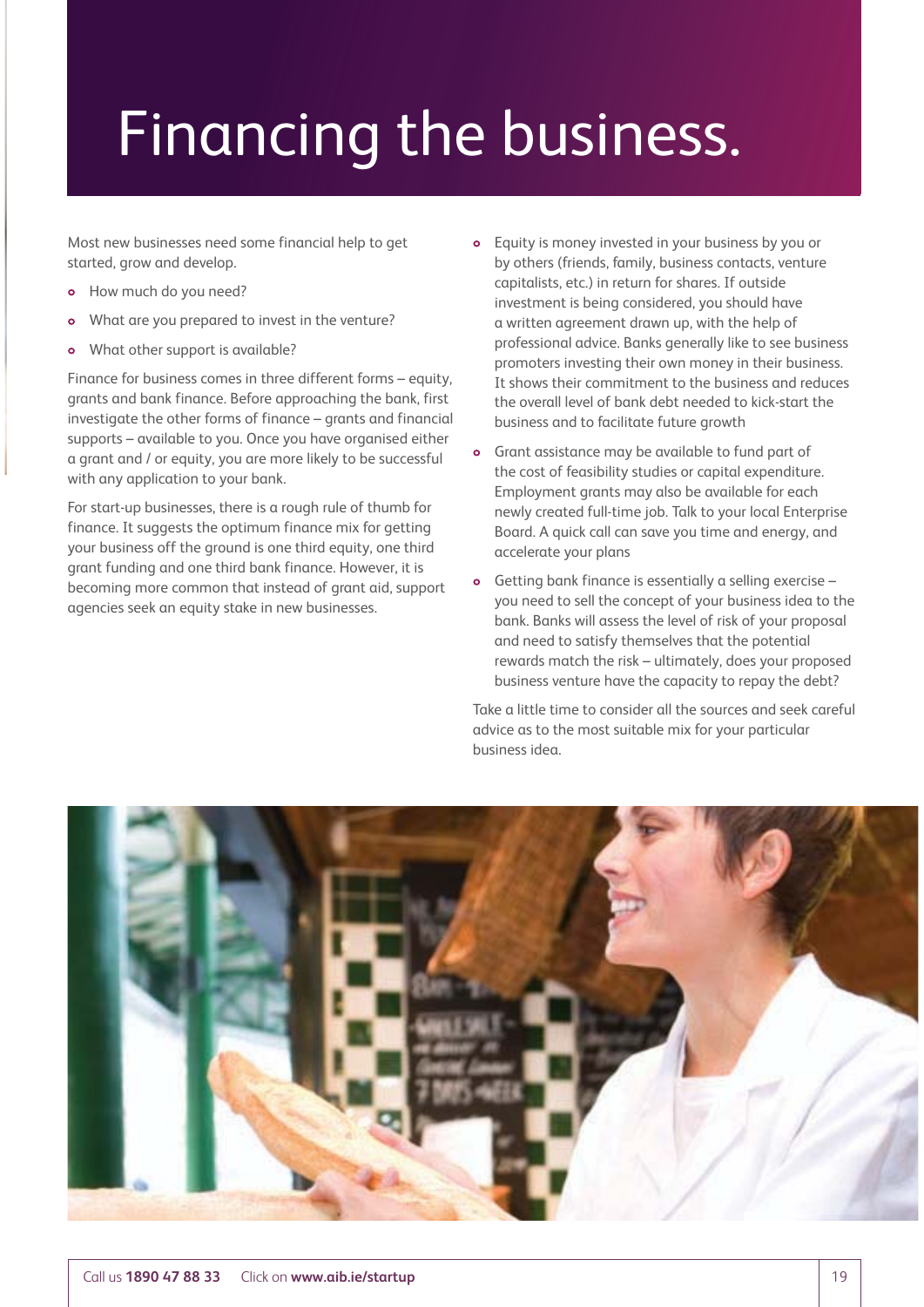# Applying for bank finance.

To access bank finance, your business must be able to generate sufficient funds to service interest and proposed loan repayments, while continuing to provide an adequate return to you and/or your business partners.

Because bank finance is an investment in the future, you will also need to show that your business can survive the medium-to-long term. Your bank needs to know that the business owners and managers have the skills and commitment to deliver the projected business results.

#### **Applying for credit can be summarised into four simple steps:**

Step 1

#### **Talk to your bank.**

Before you start preparing any application for credit, your first step is to make contact with your Business Relationship Manager or your branch's SME Specialist, and advise them you are seeking credit.

When you call in to your branch they will:

- **o** Record your details
- **o** Discuss your requirements
- Outline the information they will require from you to support your credit application
- Provide you with an SME Business Lending Application Form, which they will help you complete.

#### **Prepare your Business Plan.** Step 2

No one knows your business better than you. You should present a clear picture of the key strengths and weaknesses of your business and the opportunities and challenges you are likely to face in the future - your business "story".

A well presented Business Plan, based on a solid appraisal of the business and its future prospects, will help to illustrate the business's story in a professional manner and is a valuable document which can be shared with other business stakeholders.

Your Business Plan should, at a minimum, include the following information:

- Background details of your business including ownership, people, activity, history and location
- Outline your current position, past achievements, future goals and strategy for the business
- Risk analysis outlining the key business risks from a market, customer, financial and operational perspective and the proposed steps to reduce these risks. AIB has developed a Business Plan Template to help you prepare and structure your information, which you can download directly from **www.aib.ie/ businessplan**. Alternatively, you may wish to prepare your own business plan or use a different template.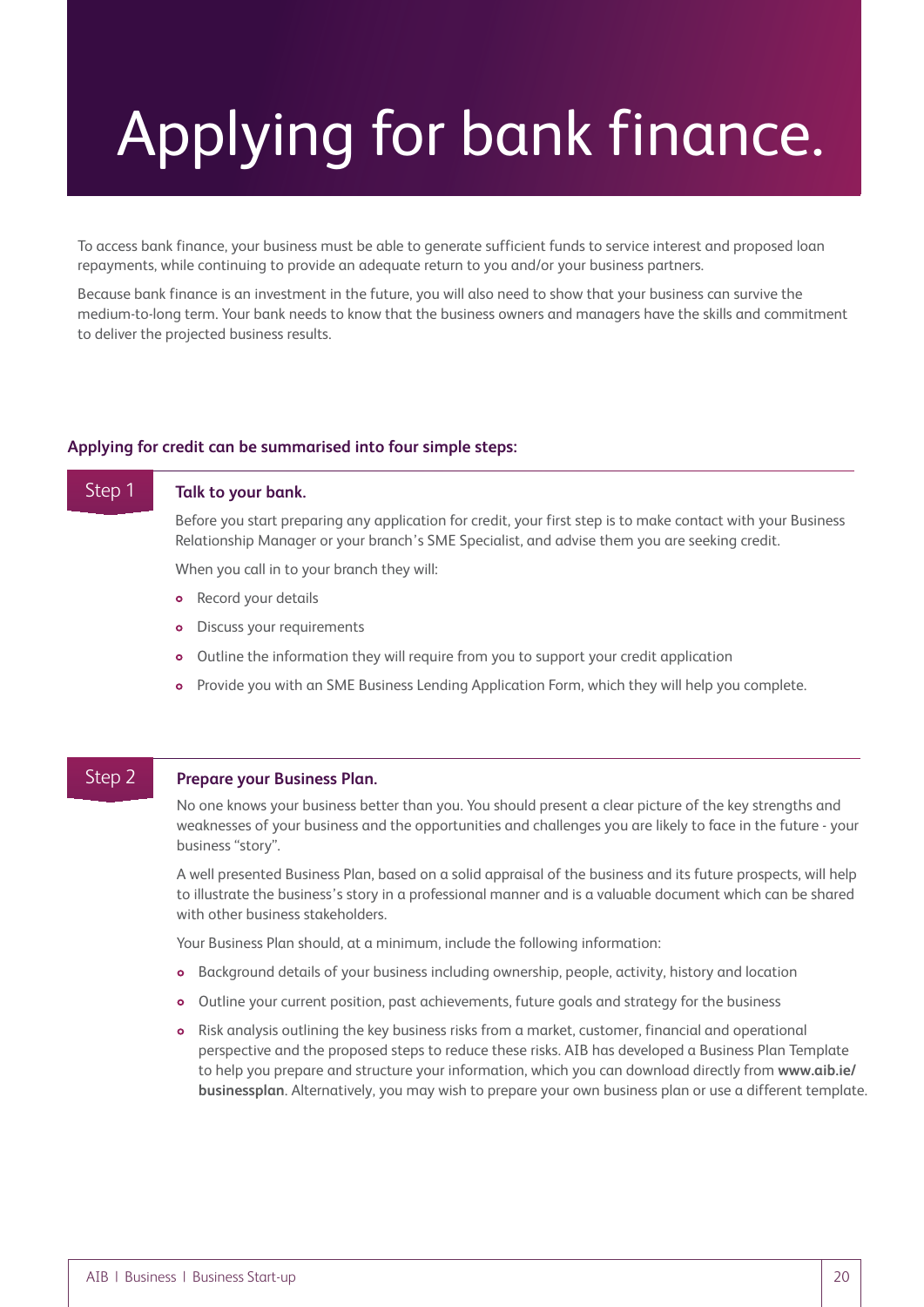

#### **Prepare the required Financial Information.** Step 3

In addition to the Business Plan, your bank will request you to provide financial information to help fully understand the nature of your business, future prospects and its long-term viability. Your Business Relationship Manager will advise you what further information is required in your specific case to ensure a speedy decision. This documentation may include:

- Asset/Liability profiles of the business and its owners
- Confirmation of current status of Tax Affairs (personal and business)
- Financial and Cashflow Projections
- Aged list of Debtors and Creditors
- If required, details of any security you are offering to support your credit application, for example, assets, personal guarantees, letter of pledge, etc.
- Asset/Liability profile of any proposed Guarantors.

If the business is already trading, the following may also be required:

- Up to date management accounts to reflect the current trading period
- Up to date certified audited accounts.

#### **Your meeting with your Bank.** Step 4

Once you have all the relevant documents prepared, make an appointment to meet your Relationship Manager.

In order to give your Relationship Manager time to review your proposal, it is advisable to submit your proposal and supporting documentation to them 2-3 business days in advance of your meeting.

The aim of the meeting is to give you the opportunity to talk through the details of your application, ensure your bank has a full understanding of your business and the nature of your proposal. Your Relationship Manager will help you complete the SME Business Lending Application Form.

#### **What happens next?**

Once all the required documentation is in place, a formal application for credit is made. Your Relationship Manager will advise you of approximately how long it will take to process your credit application.

Once your application is assessed, your Relationship Manger will contact you to advise you of the decision and the next steps.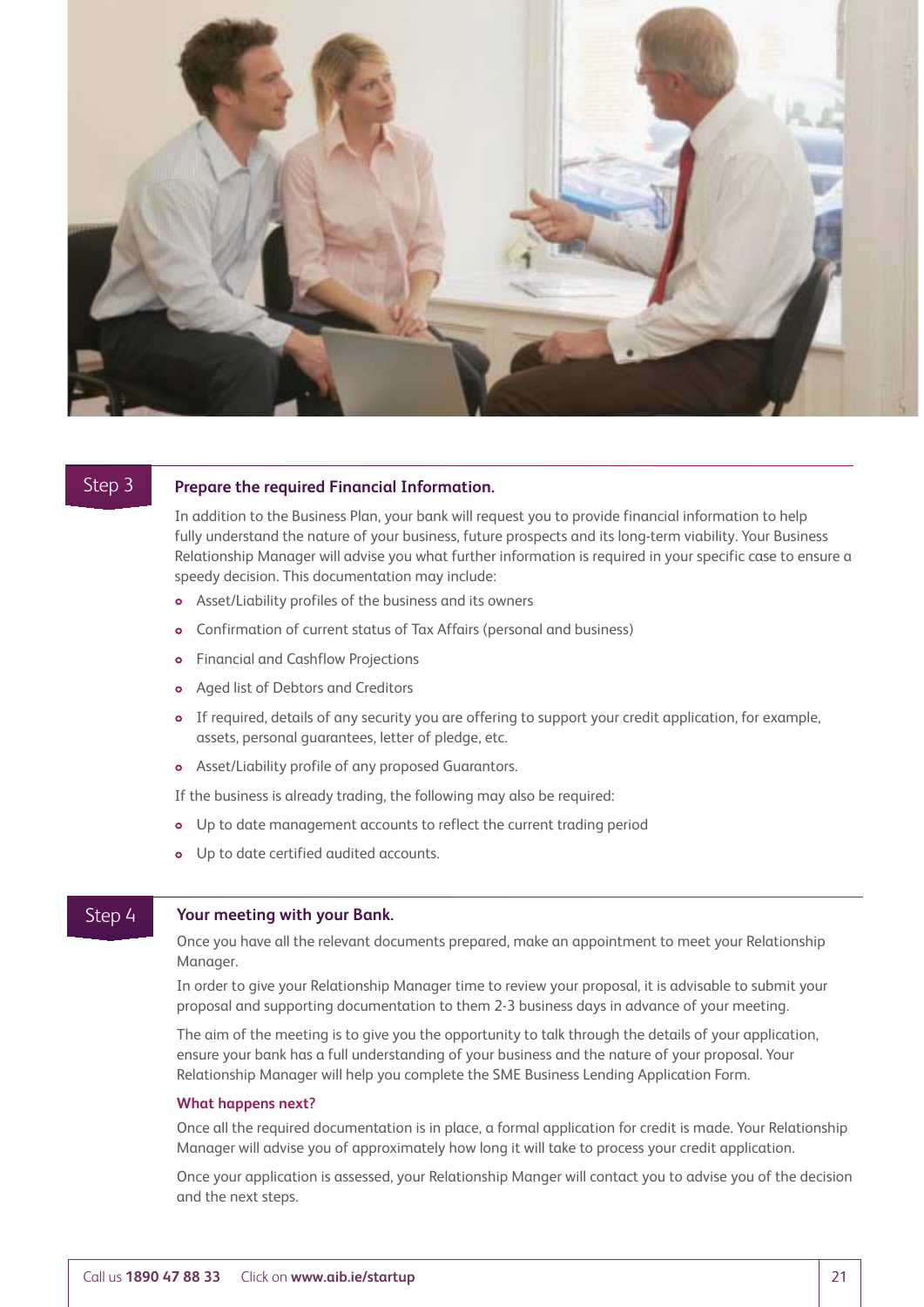## Your cashflow.

#### **What is cashflow?**

Cash is the lifeblood of every business, and managing cashflow is critical to survival and success.

Cashflow projection is simply, a projection of all the cash you expect to flow into and out of the business over a period and is one of the most powerful financial planning tools available to you as a business owner. Preparing cashflow projections should form part of the business budgetary process.

Cashflow projection enables you to look forward to assess any potential cashflow difficulties, assess future cash and funding requirements, and put appropriate facilities in place to meet cashflow requirements down the line.

#### **Tips for comprehensive cashflow projections**

- Include items of capital expenditure such as purchase of assets or payments related to acquisitions, for example premises, machinery, vehicles, office equipment, etc.
- Monthly fixed costs such as payroll, rent, etc.
- For monthly variable costs such as materials, heat, light,  $\bullet$ telephone and taxes, estimate the cost and timing of payments based on historical trends and other relevant current information available
- Outline any assumptions used for cost of sales, administrative and selling expenses
- Detail proposed funding from key people, other private capital investment, grant-aid and funding required from the bank should be given
- Be realistic in your projections and challenge your assumptions to ensure they are reasonable, not overly optimistic and will stand up to scrutiny from banks and other relevant parties. It is important that your projections are completed as accurately as possible. You may find it useful to get help from an accountant
- Prepare some different scenarios so that you can see  $\mathbf{a}$ what may happen if things do not go as planned, for example, you don't get paid on time or in full, increase in interest rates, higher than expected bad debts, loss of a contract, etc.

From our website **www.aib.ie/cashflow** you can download a cashflow forecasting tool that will help you to project the cashflow of your business.

#### **Breakeven Analysis**

Another essential financial planning tool is Breakeven Analysis. Every business should know how much it has to sell in order to breakeven.

Calculating breakeven is fairly simple – take your fixed costs and divide them by your unit selling price minus your variable costs – and can be calculated using the following formula:

| <b>Breakeven</b>                                                                                                                                     | <b>Fixed Costs</b><br>$=$<br>Unit Selling Price - Variable Costs |                | <b>Breakeven Calculation</b><br>Breakeven =<br>€20,000 |                                                                                                                                     |
|------------------------------------------------------------------------------------------------------------------------------------------------------|------------------------------------------------------------------|----------------|--------------------------------------------------------|-------------------------------------------------------------------------------------------------------------------------------------|
|                                                                                                                                                      |                                                                  |                |                                                        | €10 - €5                                                                                                                            |
| Lets take a start-up business for example:<br>Fixed Costs (Rent, rates, etc)<br>Unit Selling Price<br>Variable Costs (Labour, raw materials, etc) €5 |                                                                  | €20,000<br>€10 | sell €40,000 worth of product.                         | $=$ 4,000 Units or<br>Sales of €40,000<br>In order for our start-up business<br>to cover all costs and breakeven, the business must |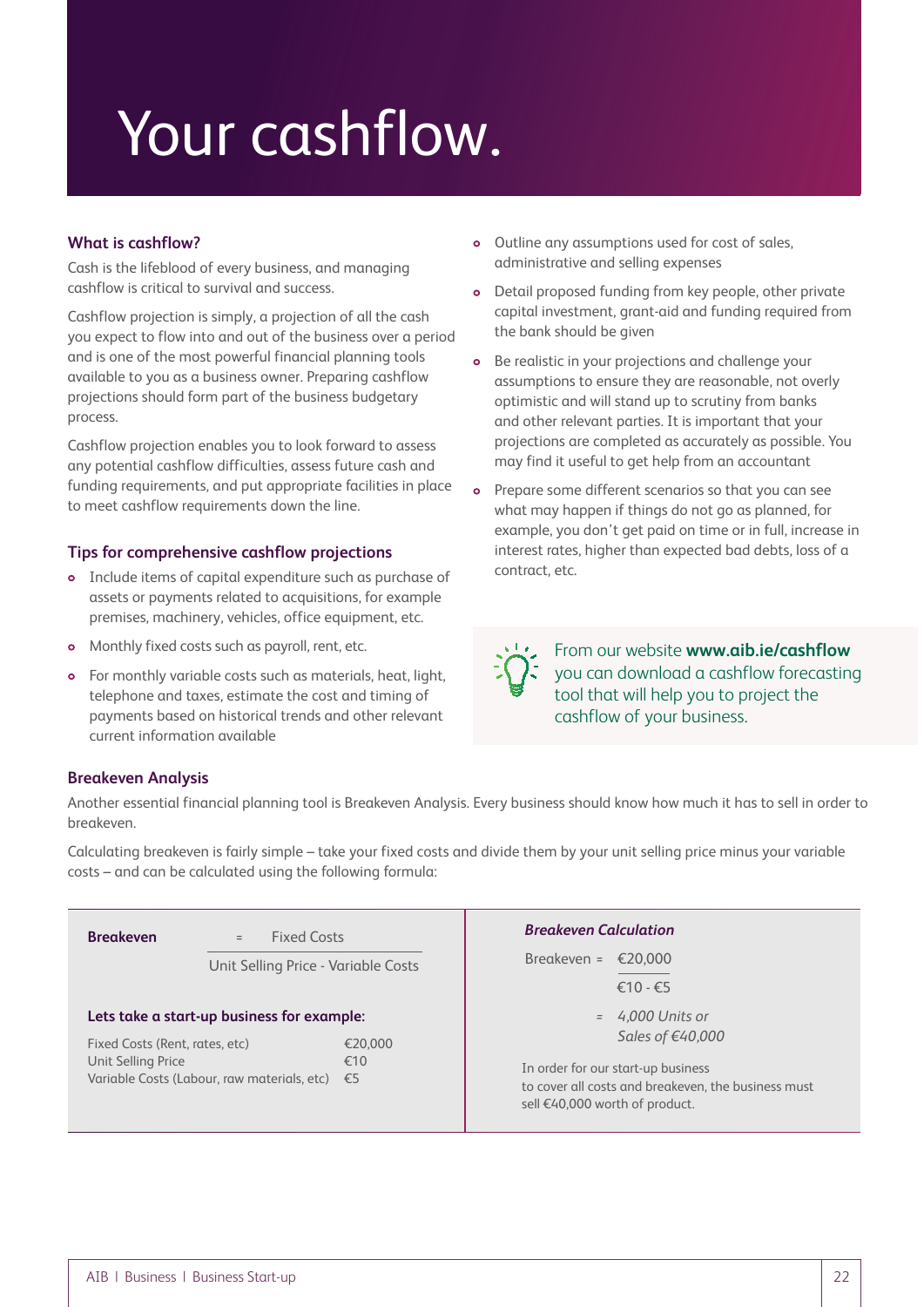#### **Managing Debtors**

Managing the customers who buy from you on credit is important. Making the sale is one thing, but collecting payment is ultimately what matters.

You should establish a clear credit policy, incorporating the normal terms of trade, which are set and strictly adhered to. The credit policy and terms of trade should be documented and circulated to all sales and finance staff.

Establish good working practices and be disciplined about implementing them from the outset — doing otherwise will jeopardise the success of your business.



#### **Tips for managing customers who buy on credit**

- **1.** Stick rigidly to your terms of trade
- **2.** Agreed terms and credit limits should be communicated and confirmed when taking orders
- **3.** Calculate how much late paying customers will cost you. Remember to include the time you will spend chasing them. You could be using this time to sell to other / new customers
- **4.** Do not be afraid to lose business by asking to be paid. Customers that do not pay are a liability
- **5.** From the outset, try to minimise the amount of credit you give customers
- **6.** Know with whom you are doing business make credit checks and get trade references before you provide products and services on credit
- **7.** Carry out credit checks on existing customers they can often pose a greater threat if their business is struggling and their cashflow issues could impact your business
- **8.** Put contracts in place for all significant customers, detailing the terms of trade and allowing for interest charges on overdue amounts to encourage prompt settlement
- **9.** Never let collections drift most customers will take as much credit as you give them
- **10.** Know who owes what, and when they have to pay
- **11.** If credit terms are breached, issue a formal letter requesting payment
- **12.** If debts continue to remain unpaid, telephone the customer and ask for payment. Remind them of unfulfilled promises and do not accept excuses
- **13.** Keep detailed logs of all discussions with debtors
- **14.** If no progress is made or settlement agreed, consider the merits of commencing legal proceedings.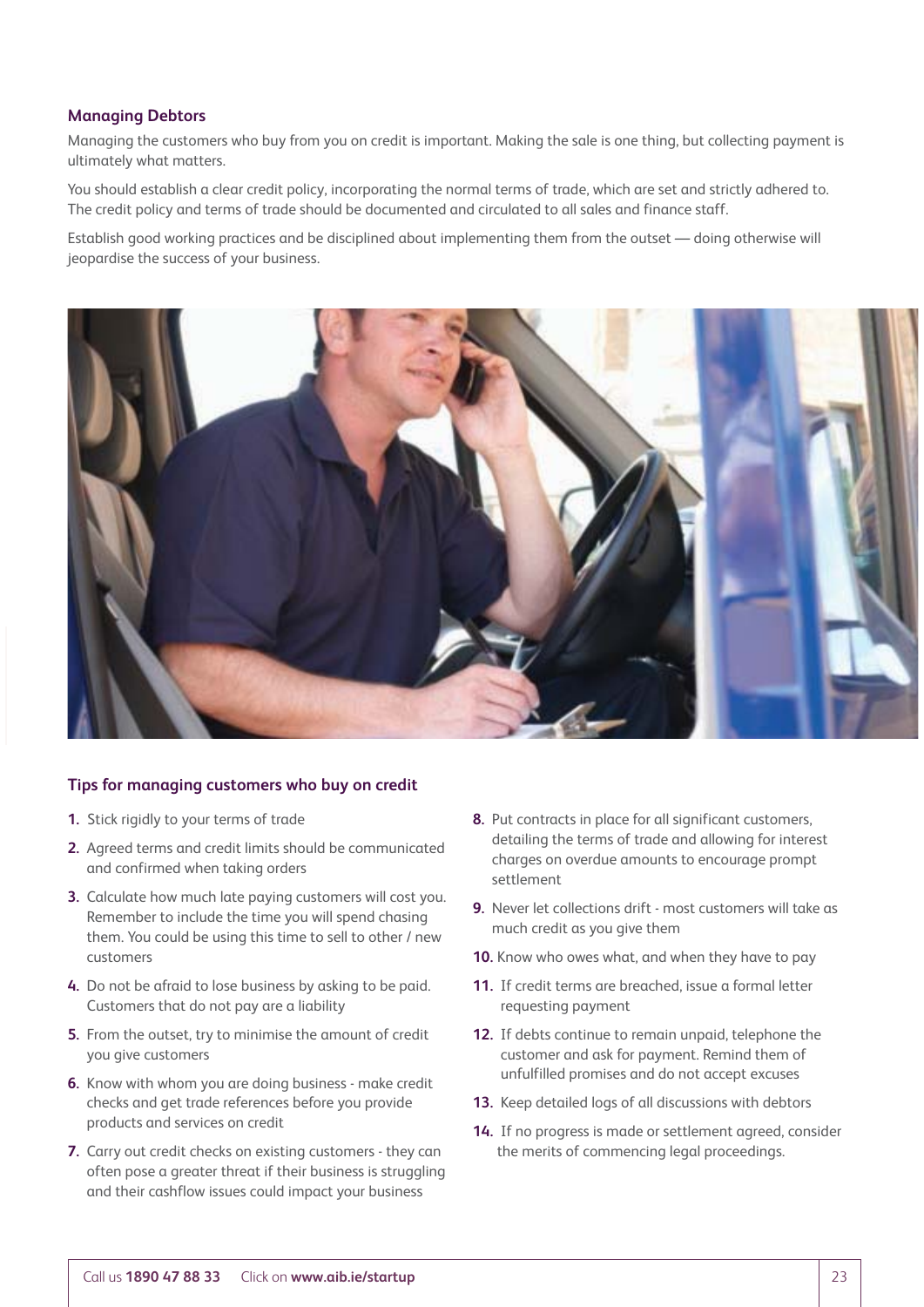### Useful websites.

| Organisation                                                           | <b>Description</b>                                                                                                                                                                                                                      | <b>Website</b>                    |
|------------------------------------------------------------------------|-----------------------------------------------------------------------------------------------------------------------------------------------------------------------------------------------------------------------------------------|-----------------------------------|
| <b>AIB Business Banking</b>                                            | Your first point of reference to find out more about our                                                                                                                                                                                | www.aib.ie/business               |
|                                                                        | products and services available to our business customers.                                                                                                                                                                              |                                   |
| <b>AIB Seed Capital Fund</b>                                           | Investigate potential seed capital funding for your<br>business.                                                                                                                                                                        | www.aibseedcapitalfund.ie         |
| <b>AIB Start-up</b><br><b>Accelerator Fund</b>                         | Their venture capital team is one of the most<br>internationally experienced groups in Ireland with<br>operational and commercial expertise beyond investing.                                                                           | www.actventure.com                |
| <b>Central Statistics Office</b>                                       | Ireland's national statistics office. Useful for market<br>research for start-up businesses.                                                                                                                                            | www.cso.ie                        |
| <b>Chambers Ireland</b>                                                | A business organisation - a chamber consists of local<br>business representatives who join together to promote the<br>economic and social development of their community.                                                               | www.chambers.ie                   |
| <b>Companies Registration Office</b>                                   | To register your business.                                                                                                                                                                                                              | www.cro.ie                        |
| Department of Jobs, Enterprise<br>and Innovation                       | For more information on government agencies and<br>employment law.                                                                                                                                                                      | www.djei.ie                       |
| <b>Economic &amp; Social Research Institute</b><br>(ESRI)              | Useful for economic information, trends and statistics.                                                                                                                                                                                 | www.esri.je                       |
| <b>Enterprise Boards</b>                                               | For support targeted specifically at the micro-enterprise<br>sector.                                                                                                                                                                    | www.enterpriseboards.ie           |
| <b>Enterprise Ireland</b>                                              | Government organisation responsible for the development<br>and growth of Irish enterprises in world markets.                                                                                                                            | www.entepriseireland.ie           |
| <b>Environmental Protection Agency</b>                                 | An agency at the front line of environmental protection<br>and policing.                                                                                                                                                                | www.epa.ie                        |
| Health & Safety Authority                                              | Has the overall responsibility for the administration and<br>enforcement of health and safety at work in Ireland.                                                                                                                       | www.hsa.ie                        |
| <b>Irish Business and Employers</b><br><b>Confederation (IBEC)</b>     | National voice of businesses and employees and is the<br>umbrella body for Ireland's leading sector groups and<br>associations.                                                                                                         | www.ibec.ie                       |
| <b>Irish Exporters Association</b>                                     | Represents the whole spectrum of companies within the<br>export industry.                                                                                                                                                               | www.irishexporters.ie             |
| <b>Irish Franchising Association</b>                                   | Search for business franchise opportunities.                                                                                                                                                                                            | www.irishfranchiseassociation.com |
| <b>Irish Small and Medium Enterprises</b><br><b>Association (ISME)</b> | Independent representative association for SMEs.                                                                                                                                                                                        | www.isme.ie                       |
| Microfinance Ireland                                                   | Microfinance Ireland has been funded by the Irish<br>Government to provide loans to newly established and<br>growing micro-enterprises across all industry sectors that<br>do not meet the conventional risk criteria applied by banks. | www.microfinanceireland.je        |
| National Standards Authority of Ireland                                | Ireland's official standards body. It is the national<br>certification authority for CE Marking.                                                                                                                                        | www.nsai.je                       |
| <b>Irish Patents Office</b>                                            | Investigate granting of patents and the registration of<br>Trade Marks and design.                                                                                                                                                      | www.patentsoffice.ie              |
| <b>Revenue Commissioners</b>                                           | For information on tax and implications for a start-up<br>business.                                                                                                                                                                     | www.revenue.je                    |
| <b>Small Firms Association (SFA)</b>                                   | National organisation representing the needs of small<br>enterprises (those employing less than 50 employees).                                                                                                                          | www.sfa.ie                        |
| Údarás Na Gaeltachta                                                   | Regional authority for the economic, social and cultural<br>development of the Gaeltacht - funds and fosters a<br>wide range of enterprise development and job creation<br>initiatives.                                                 | www.udaras.ie                     |
| <b>Survey Monkey</b>                                                   | To help you set up surveys to complete your market<br>research.                                                                                                                                                                         | www.surveymonkey.ie               |

**Allied Irish Banks**, p.l.c. is regulated by the Central Bank of Ireland.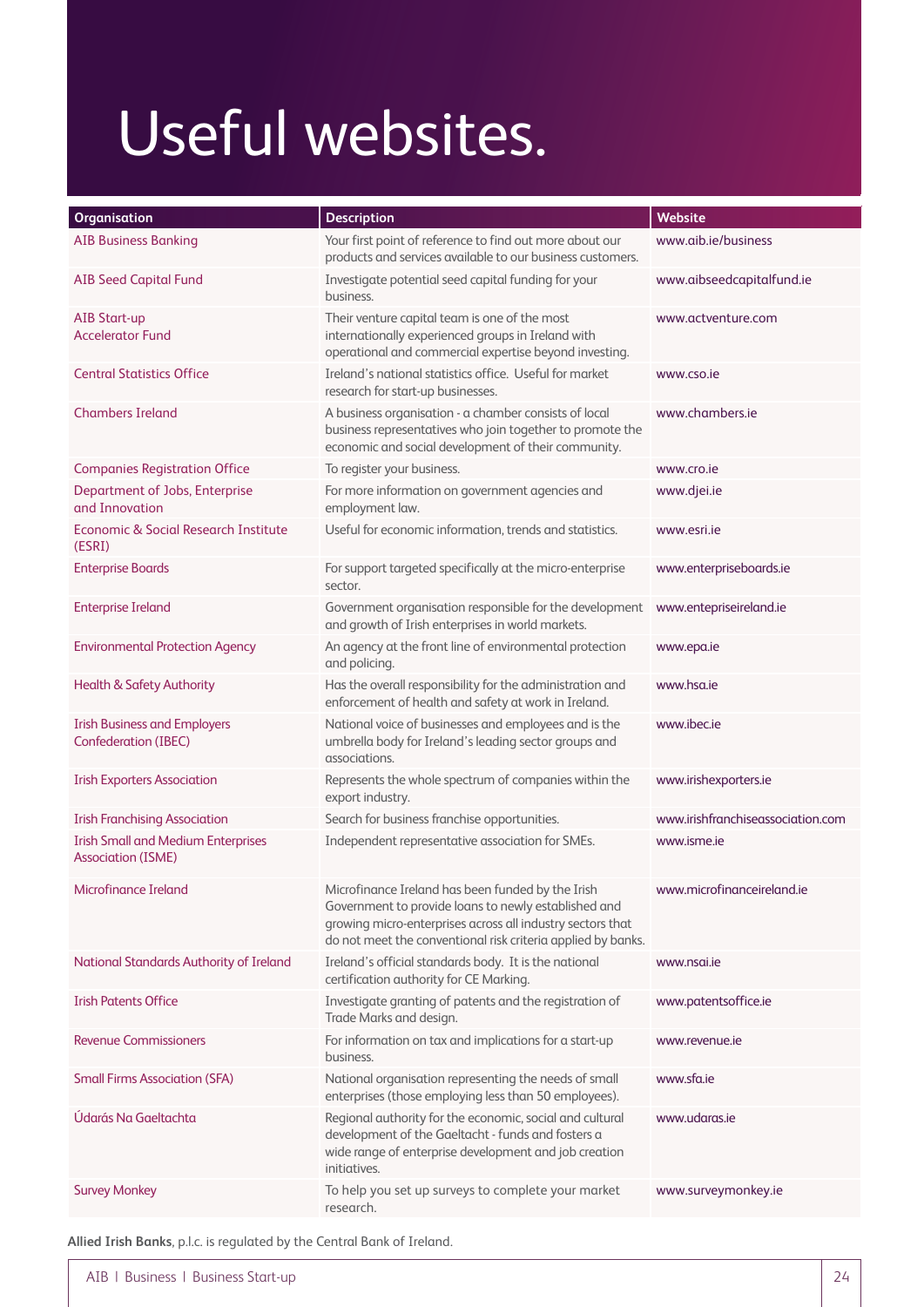### AIB's monthly SME newsletter.

#### **Business Brief is AIB's SME (Small and Medium Enterprise) email newsletter, which aims to keep businesses informed on a range of topical and sector-specific issues, as well as AIB events and products. Business Brief also showcases the success stories of our customers who are building and growing their brands during very challenging times.**

To receive Business Brief direct to your inbox each month, simply visit **www.aib.ie/BusinessBrief** and fill in your details. You can choose the specific sectors you are interested in. By selecting sectors of interest, you will receive tailored content in your newsletter and occasional news alerts/event invitations relating to your chosen sectors. You can opt out at any time.